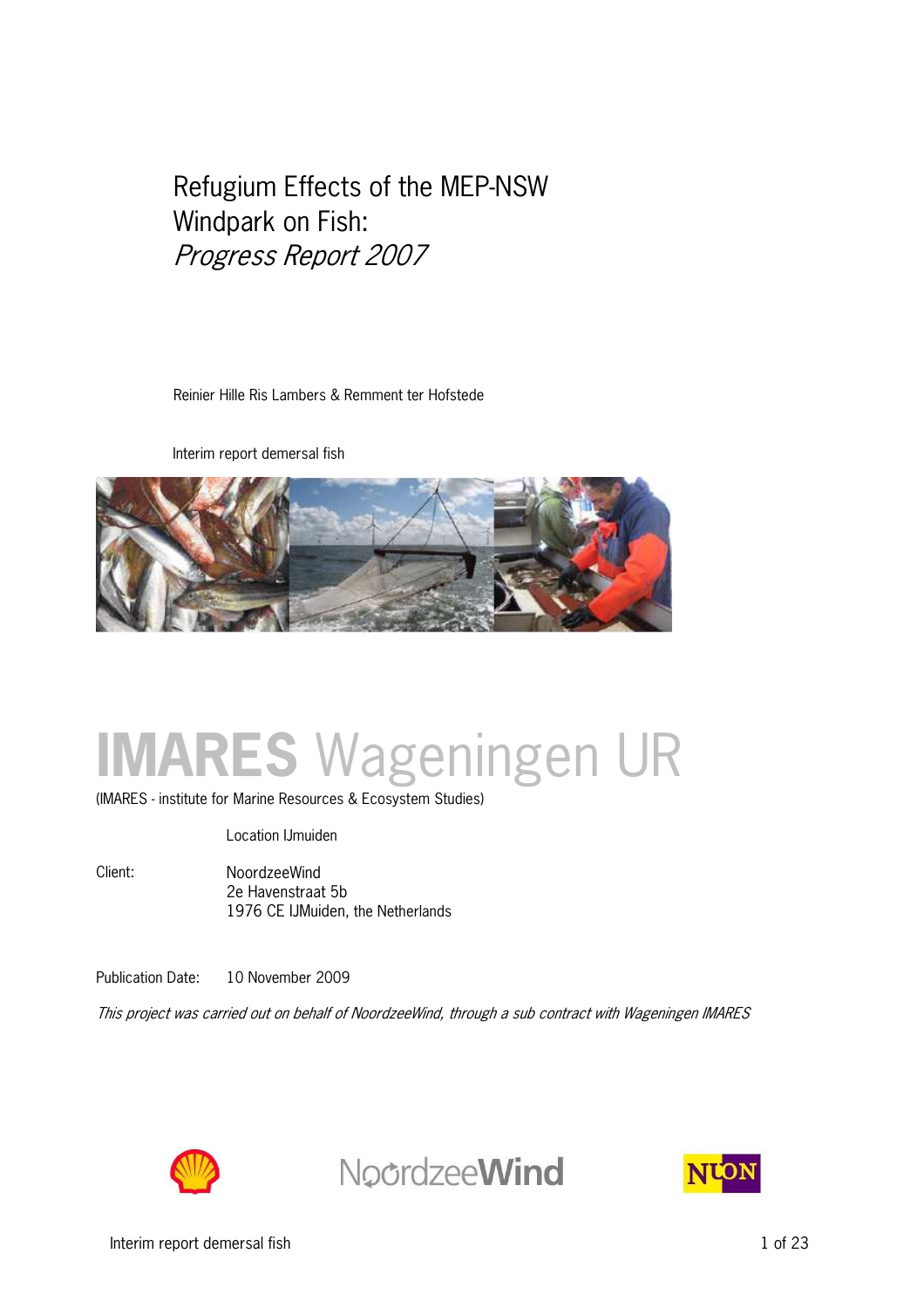- Wageningen **IMARES** conducts research providing knowledge necessary for the protection, harvest and usage of marine and costal areas.
- Wageningen **IMARES** is a knowledge and research partner for governmental authorities, private industry and social organisations for which marine habitat and resources are of interest.
- Wageningen **IMARES** provides strategic and applied ecological investigation related to ecological and economic developments.

#### © 2009 Wageningen **IMARES**

Wageningen IMARES is a cooperative research organisation formed by Wageningen UR en TNO. We are registered in the Dutch trade record Amsterdam nr. 34135929, BTW nr. NL 811383696B04.

The Management of IMARES is not responsible for resulting damage, as well as for damage resulting from the application of results or research obtained by IMARES, its clients or any claims related to the application of information found within its research. This report has been made on the request of the client and is wholly the client's property. This report may not be reproduced and/or published partially or in its entirety without the express written consent of the client.

A\_4\_3\_2V4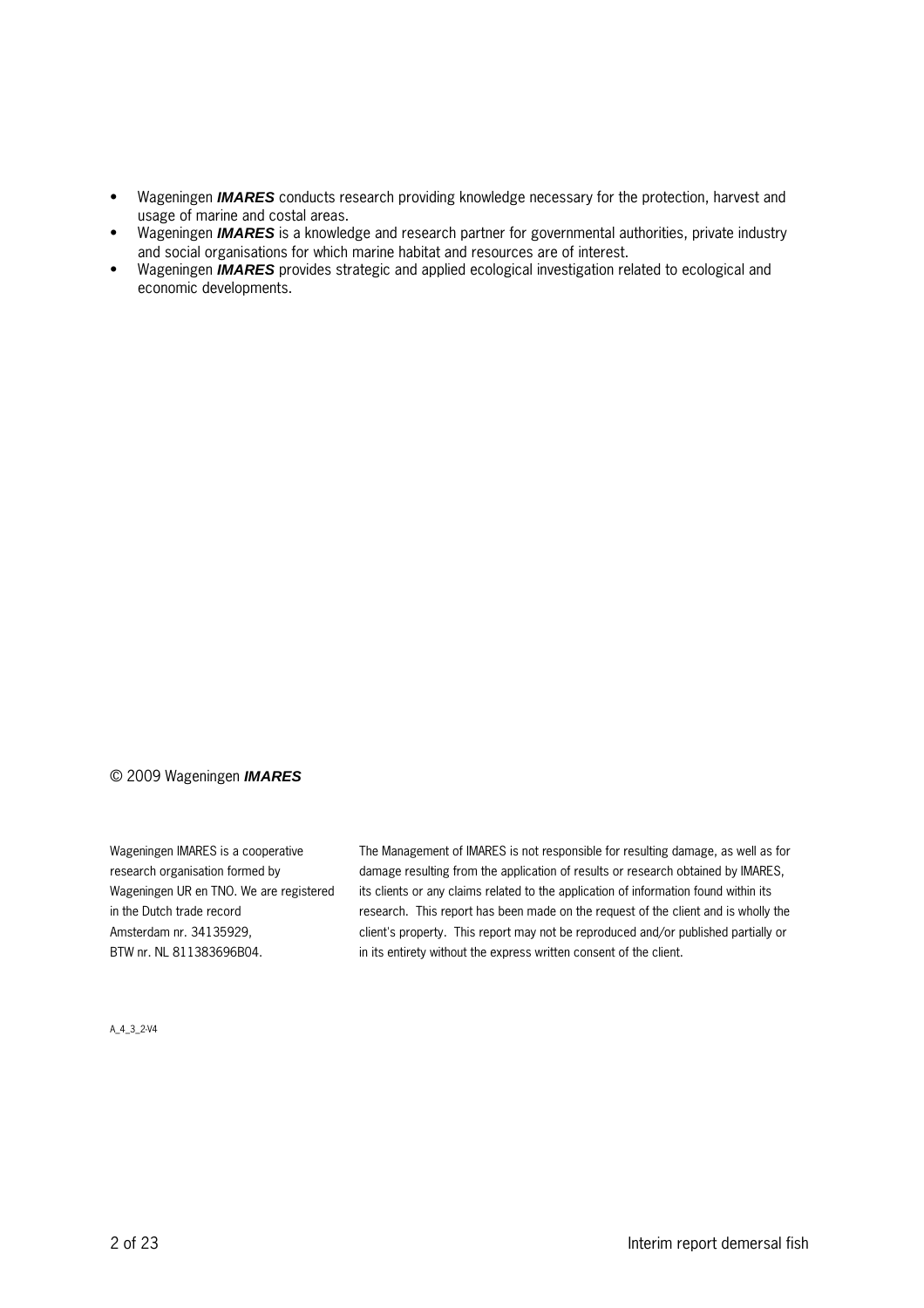# **Contents**

| 1.1.                                                                                    |  |
|-----------------------------------------------------------------------------------------|--|
| 1.2.                                                                                    |  |
|                                                                                         |  |
| 1.2.2. Fold back scenario for unworkable weather conditions 8                           |  |
|                                                                                         |  |
|                                                                                         |  |
| 1.3.                                                                                    |  |
|                                                                                         |  |
|                                                                                         |  |
|                                                                                         |  |
|                                                                                         |  |
|                                                                                         |  |
|                                                                                         |  |
|                                                                                         |  |
| Section 3: Effects of a windfarm on the demersal fish community: preliminary results 14 |  |
|                                                                                         |  |
|                                                                                         |  |
|                                                                                         |  |
|                                                                                         |  |
|                                                                                         |  |
|                                                                                         |  |
| 3.3 Results                                                                             |  |
|                                                                                         |  |
|                                                                                         |  |
|                                                                                         |  |
|                                                                                         |  |
| 3.3.2.3 Change in CPUE by species in the wind farm area 20                              |  |
|                                                                                         |  |
|                                                                                         |  |
|                                                                                         |  |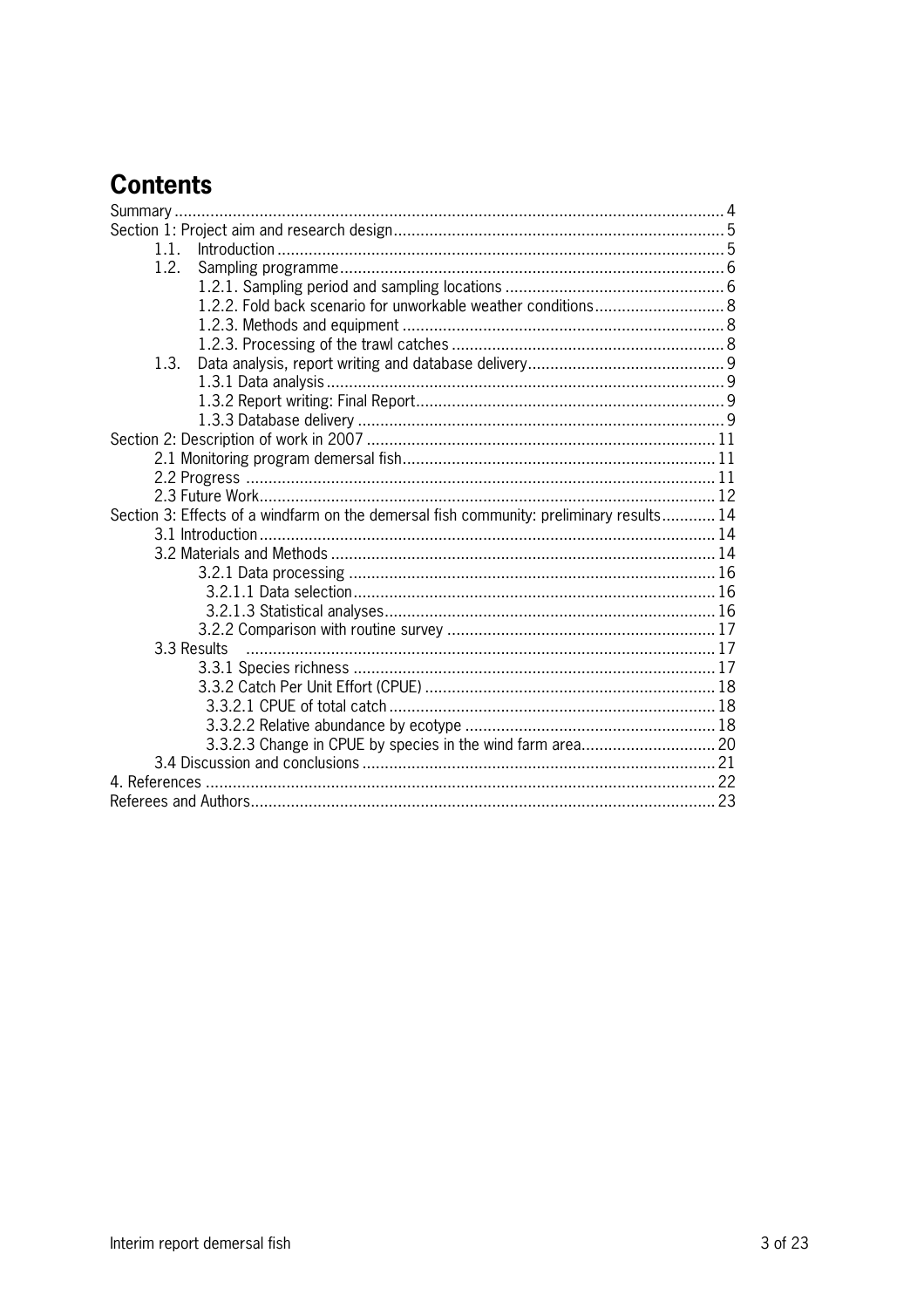# Summary

The Dutch government has decided to allow the construction of the Off Shore Wind Farm Egmond aan Zee (OWEZ) demonstration project by NoordZee Wind, a consortium of Shell and NUON. The wind farm was completed August 2006. As the environmental impact of offshore wind turbines is not well known, NoordZee Wind is funding an extensive monitoring programme to evaluate the possible impact of the wind farm. Within this programme, IMARES is (among others) undertaking projects designed to study the effects of windfarm operation on fish, and noise.

This progress report summarizes the research undertaken during 2007 for demersal fish. In particular, it contains a preliminary study focussing on the differences between the data collected for demersal fish during the periods T0 and T1.

The Off Shore wind Farm Egmond aan Zee has a subsidy of the Ministry of Economic Affairs under the CO2 Reduction Scheme of the Netherlands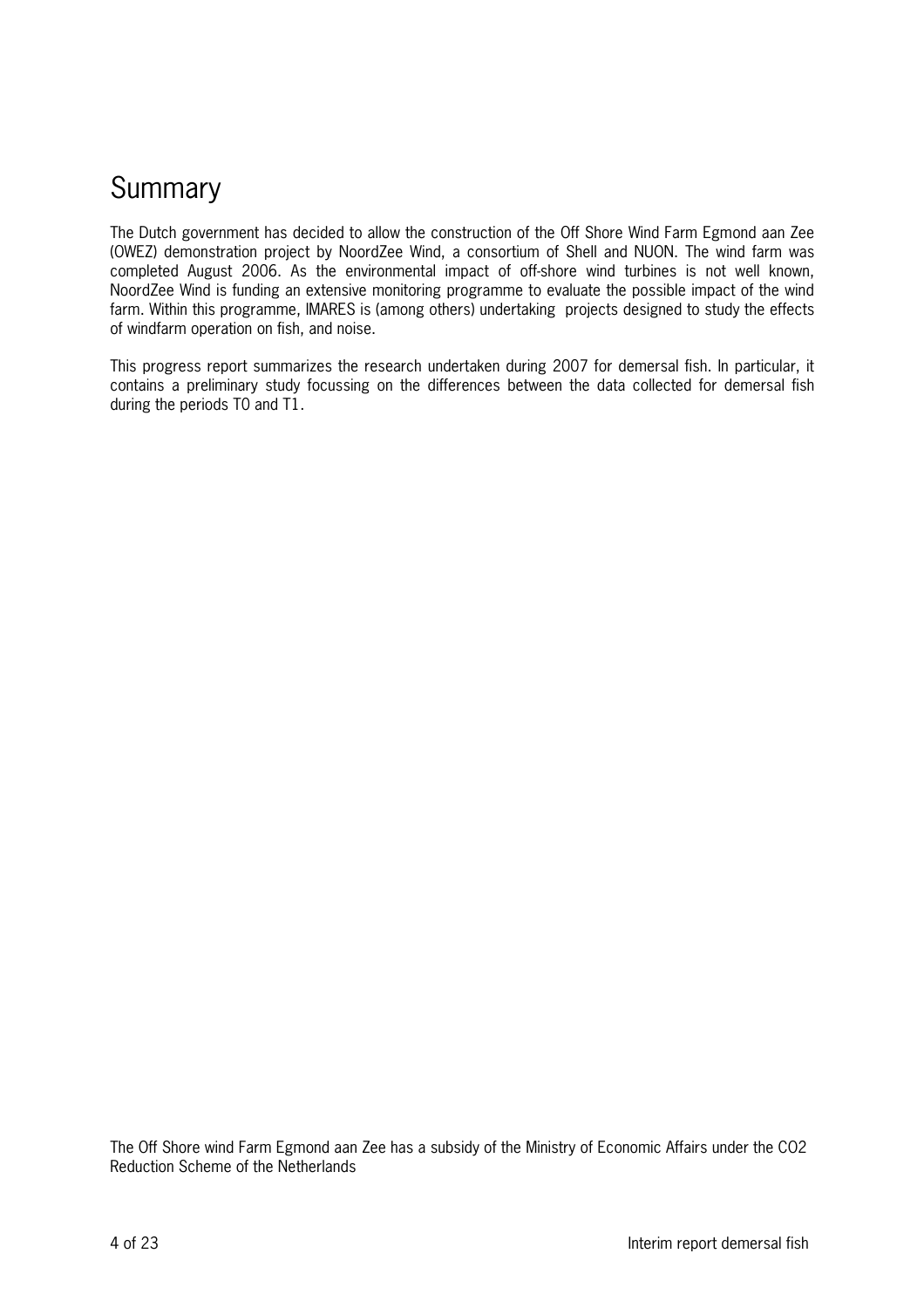# Section 1: Project aim and research design

### 1.1. Introduction

This section presents a detailed strategy of approach for describing the situation for demersal  $\frac{1}{2}$  fish in the Dutch coastal zone, after the construction of the Off Shore Wind Farm Egmond aan Zee (OWEZ) (T1 and T2), and is taken from Hofstede & HilleRisLambers (2006). The studies on demersal fish during T1 and T2 (2007 and 2011) will compare the occurrence, density, population structure and migration patterns of demersal fish with the baseline (reference) study (T0 2003 / 2004: Tien et al., 2004). All studies are designed to quantify the possible impacts of the wind farm on the occurrence, density, population structure and migration patterns of the demersal fish fauna. The design of the monitoring programme is justified to meet these goals. The specific terms of reference for this study are as used in the baseline study (Grift & Tien, 2003):

- Data obtained from the surveys during T1 and T2 must be comparable to the baseline study and to relevant data of ongoing IMARES surveys (Grift 2001). In case of conflict the comparability to the baseline study will prevail.
- Monitoring must at least result in data on number, density, weight, and length-frequency distribution per species;
- Frequency of monitoring must be sufficient to describe the spatial variation through time (T0, T1, T2);
- The number of hauls that need to be collected must depend on the homogeneity of the seabed morphology in the area (grain size, depth), it is important that enough samples are collected to be able to describe the spatial variation and population structure of the area in the reference situation;
- The sample tracks must be registered;
- The sampling programme must be designed in such a way that possible impacts can be shown;
- To be able to select reference areas for the impact study, an area around the wind farm area must be included in the programme. The surface of the area and the number of samples must be large enough to be able to select at least 2 reference areas of the same size as the wind farm area. These reference areas must be similar to the wind farm area on the following points: seabed morphology, water depth, water currents and species community.

The sampling programme for the T1 and T2 studies is based on the baseline study (Grift & Tien, 2003; Tien et  $a$ ., 2004) and designed such that it can be copied to the impact study for the wind farm (MEP-OWEZ). Comparable results are guaranteed because IMARES is both involved in this study and in the impact study. Similar sampling programmes before and after the creation of the OWEZ provide a unique opportunity to assess the impact of a wind farm on the demersal fish community.

In this document a detailed description of the sampling programme (locations, period and methods and analysis is given in Chapter 1, Chapter 2 gives a short overview of work completed in 2007, while chapter 3 gives preliminary results on the effects of a windfarm on demersal fish community.

 $\overline{a}$ 

 $1$  Demersal fish are bottom dwelling fish, i.e. fish that live in or close to the bottom such as plaice, sole, cod and whiting.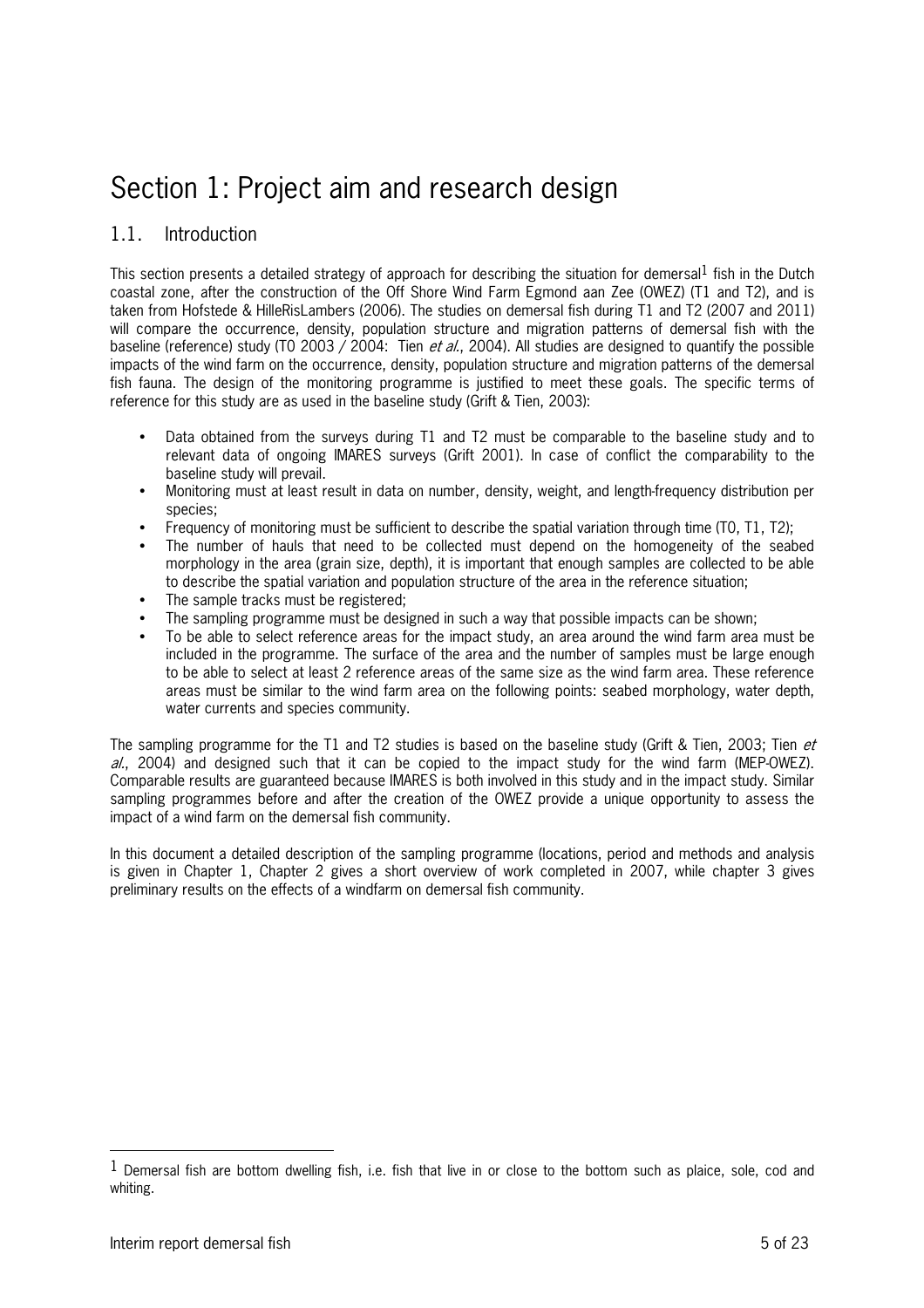### 1.2. Sampling programme

The sampling programme for T1 and T2 is identical to the baseline (T0) programme but differs from the earlier proposed program in three aspects:

1. We did not collect age data from fish as we can easily estimate ages from the measured length frequency by Age-Length-keys.

2. Stomach content data was be collected as it is important to describe the relationship between benthic fauna and fish well.

3. The cables that connect the turbines in the OWEZ are orientated perpendicular to the coastline. During the baseline, all sampling transects were taken parallel to the coastline. In order to avoid damage to the cables in the OWEZ and to be consistent in reference areas, during T1 and T2 all transects will be carried out parallel to the cables and thereby perpendicular to the coast.

Below, we will describe the program in further details.

#### 1.2.1. Sampling period and sampling locations

Following the setup of the baseline study (T0), demersal fish sampling within phase T1 took place in June 2007 (weeks 26 and 27) and January 2008 (weeks 4 and 5). Within phase T2 sampling will take place in June 2011 (weeks 26 and 27). Sampling areas comprise the OWEZ area and three reference areas that are similar to the wind farm area with regards to distance offshore, water depth and seabed morphology (Figures 2.1 and 2.2). The two reference areas directly north and south of the wind farm site (Ref N and Ref Z) are similar to reference areas for pelagic fish the most southern reference area (Ref S) and the northern area (Ref N) overlap with reference areas for benthic fauna which is sampled by Royal NIOZ within this programme. As a relationship between density of certain demersal fish species and distance to the shore exists (Grift et al. 2002), all three reference areas were selected at a similar distance from the coast as the wind farm area. Water depth varies slightly within the wind farm area and reference areas with similar bathymetry have been selected (Figure 1.1). Due to physical similarity of the areas and their vicinity, we assume that water currents are qualitatively similar in all areas.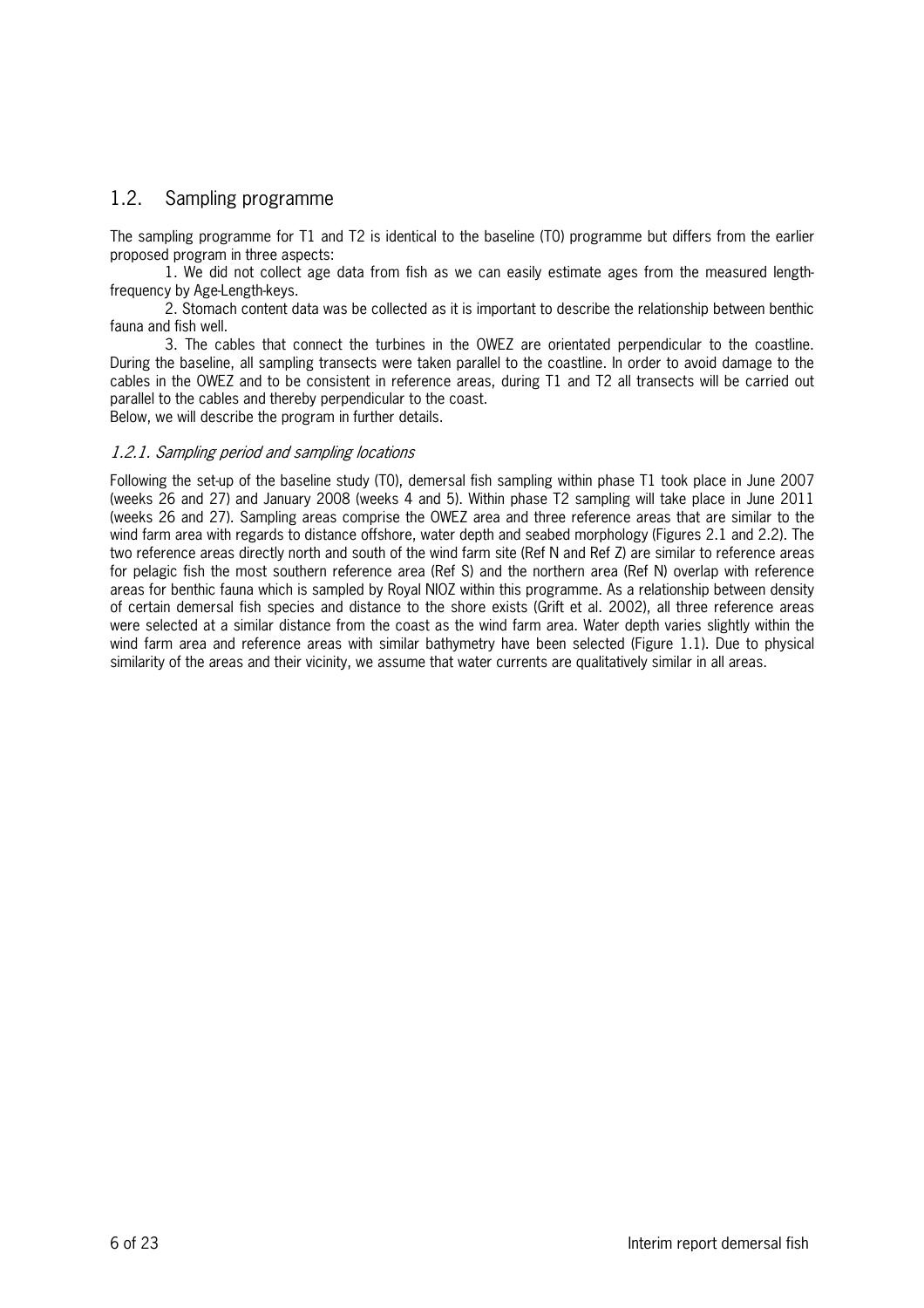

Figure 1.1 . **Bathymetric map of the Dutch coastal zone with the planned sampling transects (black lines with yellow dots) in three reference areas (Ref N, Ref Z and Ref S) and the wind farm area (OWEZ). Depth in m. below sea level.**

The sampling scheme has been designed to sample the variation in depth, grain size and distance offshore within the wind farm representatively and to replicate this scheme in the three reference areas. The sampling scheme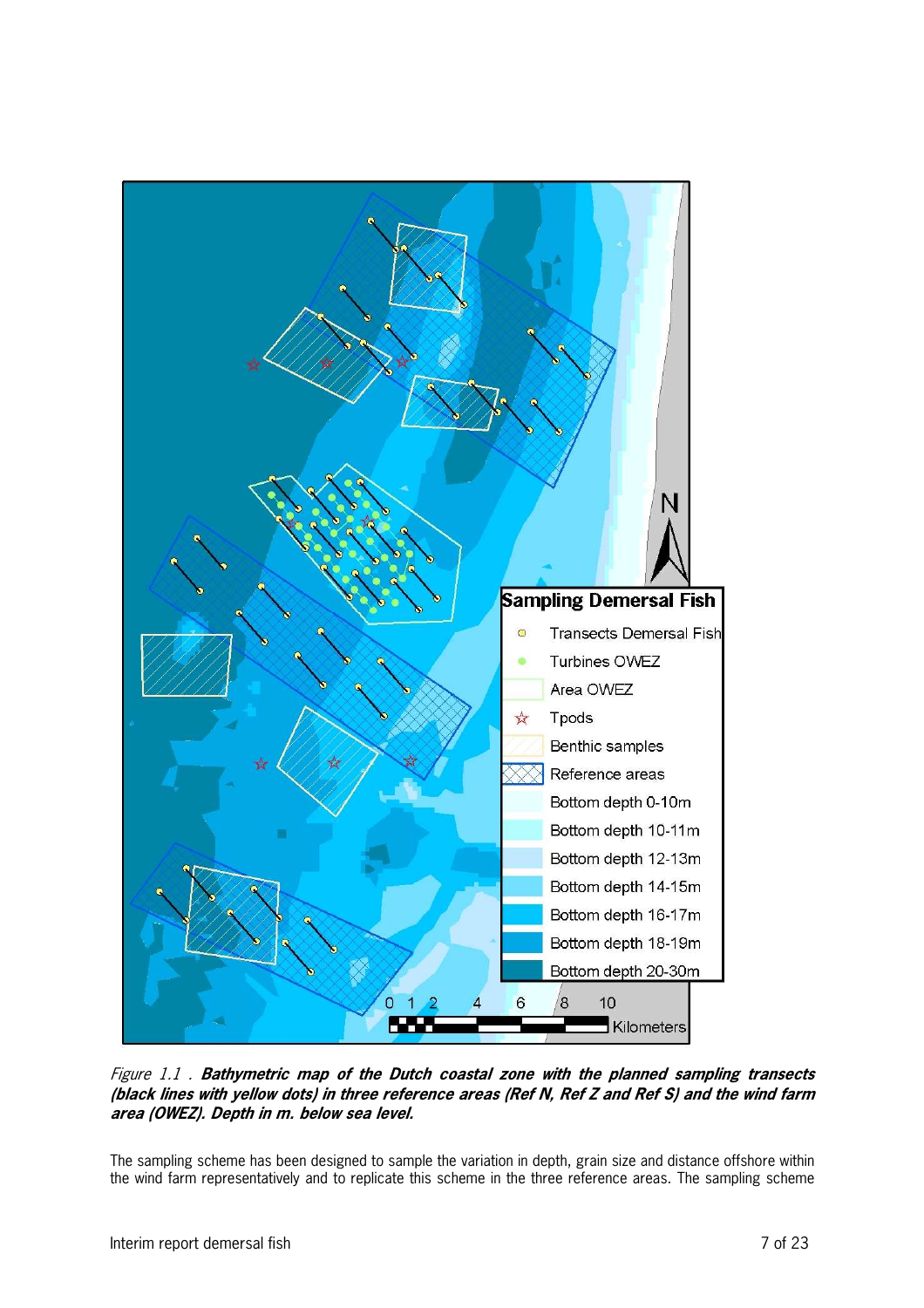comprises 40 transects, divided among three reference areas and the wind farm area. One third of the samples are taken in the wind farm area, one third north of the wind farm area and one third south of the wind farm area (Figure 1.1). Within the wind farm area, transects are located at a very high spatial resolution. As possible effects of the wind farm on the occurrence of fish are predicted to be on a fine scale, a high resolution sampling scheme is needed to detect these effects.

#### 1.2.2. Fold back scenario for unworkable weather conditions

At sampling transects, hauls were made parallel to the cables in the wind farm (more or less perpendicular to the coast) in order to minimize withinhaul variation in depth. The transects cover depths of ca. 15 to 22 m. In case of unworkable weather conditions, priorities for areas were set (Table 1.1 ). Obviously, the wind farm area (OWEZ) has highest priority because that is the area of interest. Other areas were prioritised according to overlap with other sampling programmes. During T1 all areas were sampled according to plan and their was no need to fall back upon the prioritisation.

| Table 1.1. Priorities for sampling areas. |                           |              |                 |                                     |  |
|-------------------------------------------|---------------------------|--------------|-----------------|-------------------------------------|--|
| Area                                      | <b>Description</b>        | <b>Hauls</b> | <b>Priority</b> | <b>Reason priority</b>              |  |
| <b>OWEZ</b>                               | Off Shore Wind Farm       | 13           |                 | Area OWEZ                           |  |
|                                           | Egmond aan Zee            |              |                 |                                     |  |
| RFF N                                     | Reference site North of   | 13           | $\mathcal{P}$   | Overlap with benthic and pelagic    |  |
|                                           | OWF <sub>7</sub>          |              |                 | sampling                            |  |
| REF Z                                     | Reference site directly   | 8            | 3               | Overlap with pelagic sampling, near |  |
|                                           | South of OWEZ             |              |                 | OWF <sub>7</sub>                    |  |
| REF S                                     | Reference site more south | 6            | 4               | Overlap with benthic sampling,      |  |
|                                           | OWEZ<br>оf                |              |                 | further from OWEZ                   |  |

#### 1.2.3. Methods and equipment

As in the baseline study, two 6 m beam trawls were used for our study with the vessel GO58 "Jakoriwi". On one side of the ship, we used a beam trawl with a 40 mm net also used in an annual coastal survey (SNS; since 1969). Because this gear catches a low number of smaller fish, a fine meshed net (with 20 mm in the bag) was used on the other side of the ship. This net is used in another annual survey (DFS; since 1970) but has to be attached to a heavy beam to keep the ship in balance. Therefore, the catches with the larger meshsized net are fully comparable to the SNS, whereas catches with the fine meshed net are not fully comparable to the DFS. Length frequency distributions from both nets show that they are complementary, and thus provide a good description of the demersal fish population (Grift & Tien, 2003). The same procedure as in the SNS was followed to make catches from the baseline study comparable to the SNS data, meaning the towing speed was 6.5 km hr 1 (3.5 knots) over the ground, and each haul lasted 15 minutes.

Environmental conditions at sampling locations were measured using a CTD measuring device. This device, attached to the net, continuously records water temperature, depth, conductivity and turbidity. Positions of all tracks sampled with the CTD were recorded with a GPS device. The use of the CTD data contributes to the explanation of the spatial distribution of different species. Hence, variation in species distribution and composition in the impact study can be explained better and the possible influences of a wind farm on fish can be better detected

#### 1.2.3. Processing of the trawl catches

On board, the whole catch was sorted out per net and all fish species will be identified. Fish that could not be identified unambiguously were taken to the laboratory.

For all fish species caught in the trawl, length distributions were assessed and for a selection of species, biological data was collected (see table 1.2). Selection criteria to collect biological data were determined during the baseline study and based on species abundance and the existence of biological data of a species from other sampling programmes (IMARES surveys, market sampling programme).

In addition to the baseline study, for several species the stomach contents were collected in order to be analysed in the laboratory after the surveys (see table 1.2). In order to limit the number of stomachs to be analysed, for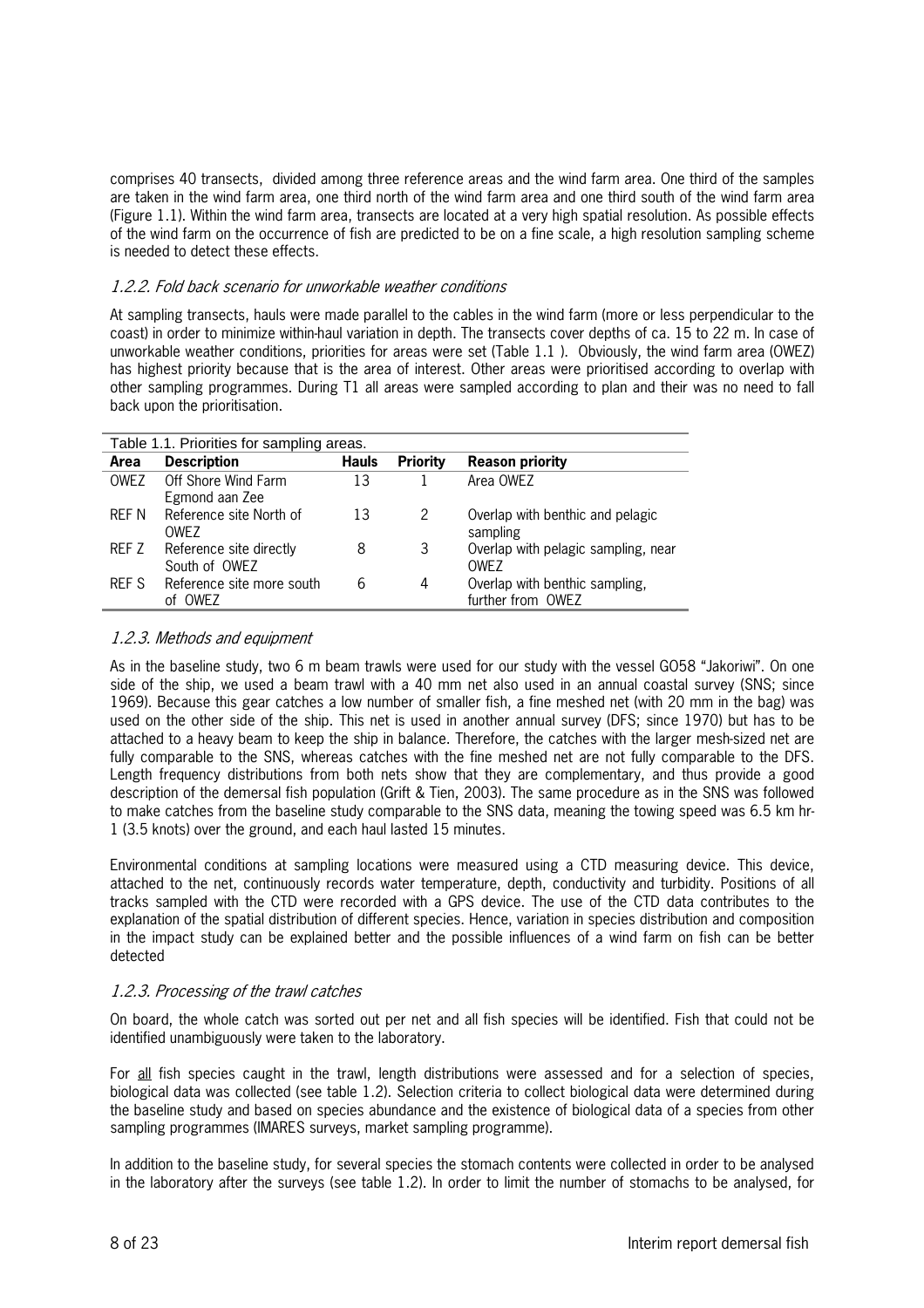each species 3 stomachs were be collected per size class (cm), per survey per area. The stomach analysis was carried out according to recent work studies of IMARES on the diet of demersal fish species in the coastal parts of the Dutch Delta (Binnendijk, 2006).

Table 1.2. Fish species of which biological data (length, weight, sex, maturity, and stomach contents) will be collected during T1 and T2.

|     | <b>Species</b>   | <b>Scientific name</b> | Dutch name       | Length, weight,<br>sex, maturity | <b>Stomach</b><br>contents |
|-----|------------------|------------------------|------------------|----------------------------------|----------------------------|
| 1.  | Plaice           | Pleuronectes platessa  | Schol            | yes                              | Yes                        |
| 2.  | Dab              | Limanda limanda        | Schar            | yes                              | Yes                        |
| 3.  | Solenette        | Buglossidium luteum    | Dwergtong        | yes                              | Yes                        |
| 4.  | Lesser weever    | Echiichthys vipera     | Kleine pieterman | yes                              | Yes                        |
| 5.  | Dragonet         | Callionymus Iyra       | Pitvis           | yes                              | Yes                        |
| 6.  | Sole             | Solea vulgaris         | Tong             | yes                              | Yes                        |
| 7.  | <b>Scaldfish</b> | Arnoglossus laterna    | Schurftvis       | yes                              | Yes                        |
| 8.  | Hooknose         | Agonus cataphractus    | Harnasmannetje   | yes                              | No.                        |
| 9.  | <b>Brill</b>     | Scophthalmus rhombus   | Griet            | yes                              | No.                        |
| 10. | Turbot           | Psetta maxima          | Tarbot           | yes                              | No.                        |
| 11. | Cod              | Gadus morhua           | Kabeljauw        | yes                              | Yes                        |
| 12  | Whiting          | Merlangius merlangus   | Wijting          | yes                              | Yes                        |

### 1.3. Data analysis, report writing and database delivery

#### 1.3.1. Data analysis

As in the baseline study, all catch and biological data recorded on board were processed with the IMARES application tool 'Billy'. All data was stored in the IMARES database. Retraction from the databases and analysis of the data was be carried out using the SAS software package.

Observed densities of species were be compared with densities observed in the baseline study. In addition, data collected in this project will be analysed together with data collected in the three routine surveys BTS (Beam Trawl Survey), DFS (Demersal Fish Survey), and SNS (Sole Net Survey), carried out during the month September (van Damme et al., 2004).

#### 1.3.2. Report writing: Final Report

After the second survey in 2011, an extensive final report on the study, will be written containing:

- a description of the information needed to answer the objective(s);
- a description of the methods used in research, monitoring and analyses;
- a description of the sources used:
- a description of the base line, T1 and T2 situation in sufficient detail;
- relevant graphics, tables, figures, maps and explanations;
- a description of the knowledge gaps;
- a bibliography;
- a recommendation on an approach for later (quantitative) evaluation of the learning objectives, including how to use gathered knowledge;
- a summary.

#### 1.3.3 Database delivery

The final report will focus on an integration of all results and on a discussion of the possible effects of a wind farm on the demersal fish community.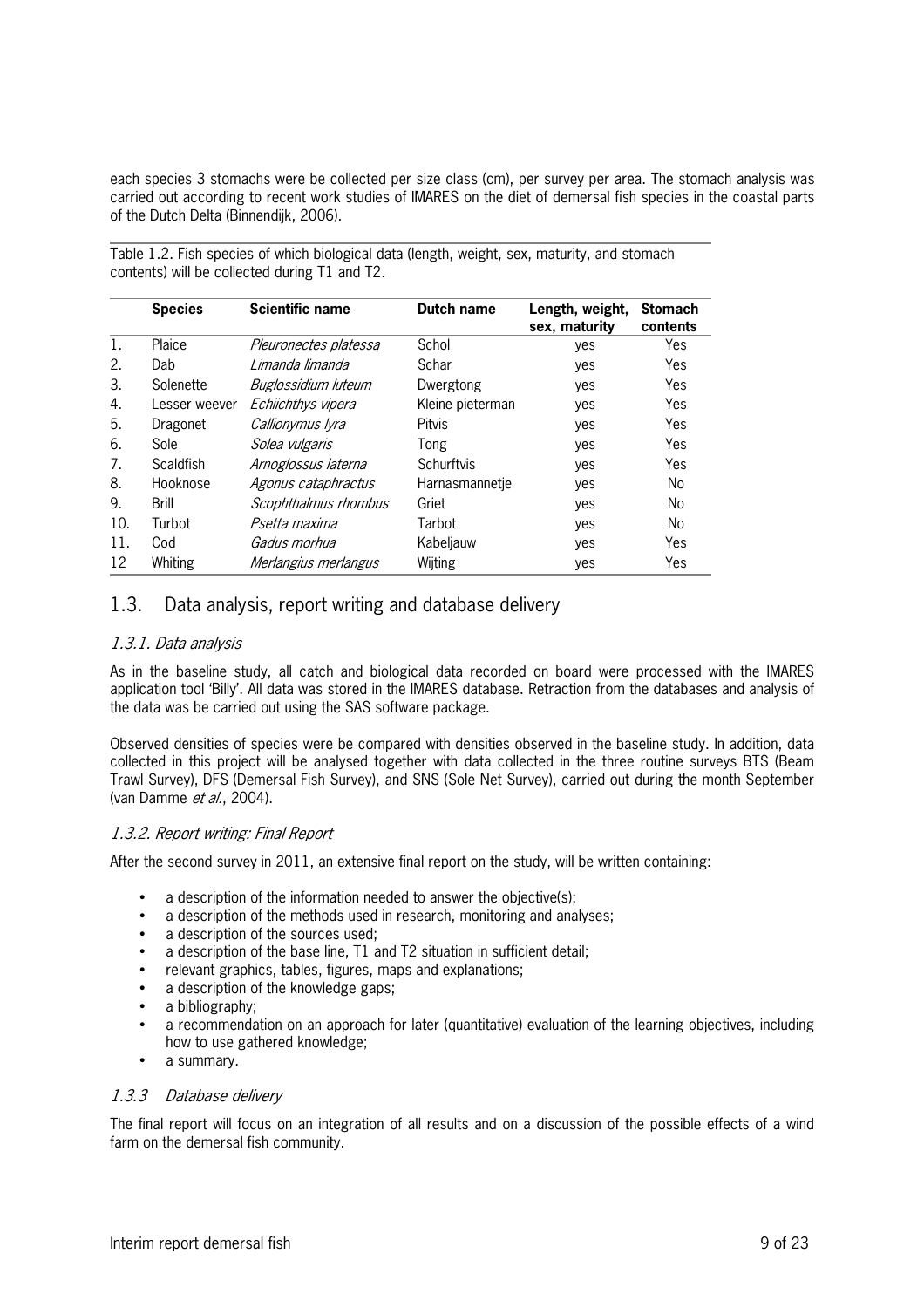The project will result in four types of datasets that will be delivered electronically in the form of DONAR files (.dif files):<br> $1)$ 

- 1) stomach content data<br>2) catch data from the tra
- 2) catch data from the trawls<br>3) aggregated data: densities
- 3) aggregated data: densities of fish species, sexes and age classes per location.
- 4) Environmental data (turbidity, temperature and conductivity).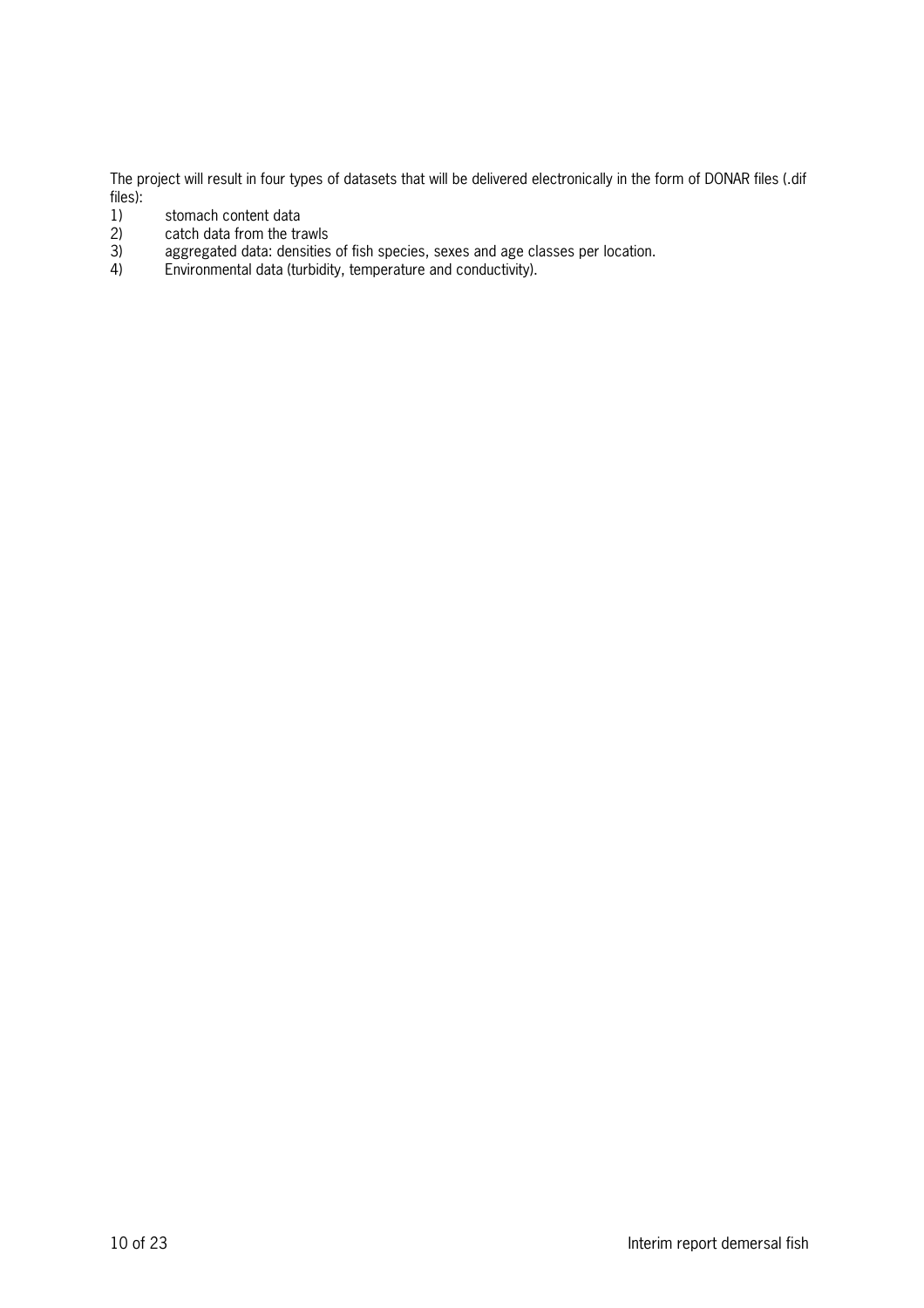# Section 2: Description of work in 2007

### 2.1 Monitoring program demersal fish

This section describes the progress gained in monitoring the local effects on the demersal fish stock community due to the construction of the Offshore Windfarm Egmond aan Zee (OWEZ).

The monitoring program comprehends a baseline study (T0) before the construction of the windfarm, one study period a year after its construction (T1) and a monitoring study 5 years afterwards (T2). The baseline study was carried out in July 2003 (T0-summer) and January 2004 (T0-winter). The T1-study was carried out in July 2007 (T1-summer) and January 2008 (T1-winter), while the T2 study will be executed in July 2011.

The monitoring program throughout the three different study periods is designed to quantify the possible effects of the wind farm on the occurrence, density, population structure and migration patterns of the demersal fish community. The sampling scheme has been designed to sample the variation in depth, grain size and distance offshore within the wind farm representatively and to replicate this scheme in the three reference areas. The sampling scheme comprises a minimum of 40 transects to be divided among three reference areas and the wind farm area. One third of the samples will be taken in the wind farm area, one third north of the wind farm area and one third south of the wind farm area (Figure 1.1).

### 2.2 Progress

The baseline study was completed in 2004 and its results are presented in the RIKZreport "Baseline studies wind farm for demersal fish" (Tien et al., 2004). This report compared the demersal fish community in the wind farm area and the reference areas based on two conducted baseline surveys. It also provided a description of the Dutch coastal community for the period 20012004 using data from two monitoring surveys (SNS, Sole Net SNS, 6m beam trawl; and BTS, Beam Trawl Survey, 8m beam trawl), which are both carried out annually during the  $3<sup>rd</sup>$  quarter.

The baseline study showed large variations in catches, and in general the same applied for the annual monitoring surveys: snapshots of the fish community from one moment are collected (Tien et al, 2004). The large mobility of most fish makes singlemoment sampling less informative when they are used as the only method in an effect study, and the function of an area for the different fish species cannot be understood based on this information alone. It is needed to assess the importance of the area for the dynamics of the species. What is the function of a specific area (feeding, spawning or is the species merely passing through?), how long does the species stay in the area, etc. In order to assess the effect of a large infrastructural development, more knowledge is needed of the mechanisms that determine the distribution of fish. From the baseline study it was therefore concluded that research into the underlying processes would make an impact assessment more efficient.

Consequently, to fulfill the need of gathering information for the process-oriented studies within the demersal fish community, the T1 and T2 studies are designed according to the baseline, but with the extension to collect data on fish diets by sampling stomach contents of the most important fish species. This will allow us to study the interaction between the demersal fish and benthic fauna communities. Sampling within the reference areas that overlap with the reference area for the benthic fauna (Ref S and Ref N), studied by NIOZ, is particularly important, because we expect that the closure of the wind farm area will have an impact on the bottom fauna, and thus on food for demersal fish. Sampling fish and benthic fauna in the same areas provides the unique opportunity for comparison between demersal fish and benthic fauna communities. Therefore, during the monitoring periods T1 and T2, data on fish diets will be collected by sampling stomach contents of the most abundant fish species in the area, i.e. flounder, cod, dragonet, dab, plaice, sole and whiting.

The T1 study has been completed, with surveys both in summer 2007, and early January 2008.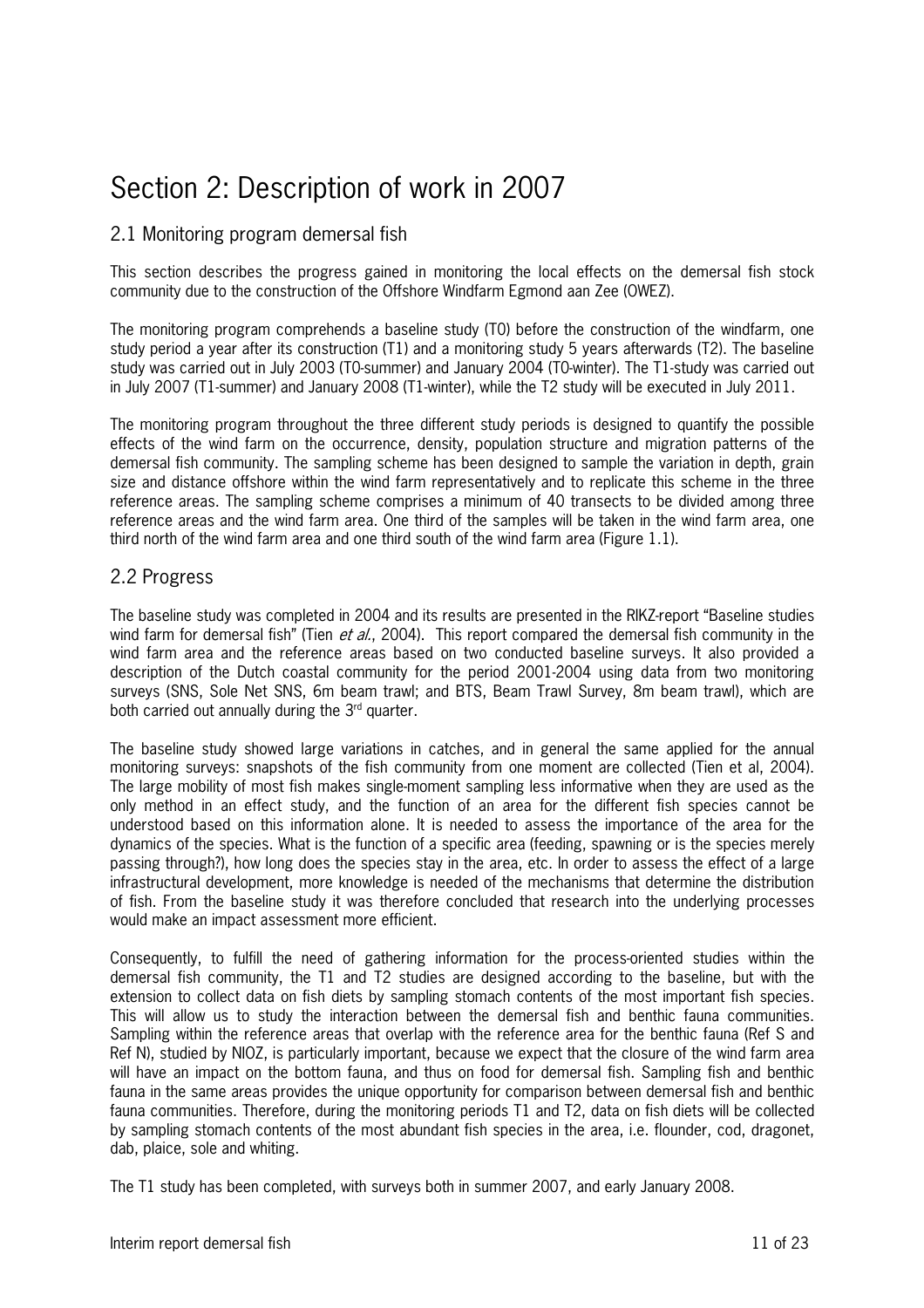| Table 2.1. Numbers of fish from which stomach samples were collected, including  |
|----------------------------------------------------------------------------------|
| information on length, weight, sex, and maturity, during the T1-summer survey in |
| 2007.                                                                            |

| Species (EN) | Species (NL) |                       | Number of stomachs |
|--------------|--------------|-----------------------|--------------------|
| Flounder     | Bot          | Platichthys flesus    | 99                 |
| Cod          | Kabeljauw    | Gadus morhua          | 29                 |
| Dragonet     | Pitvis       | Callionymus lyra      | 112                |
| Dab          | Schar        | Limanda limanda       | 132                |
| Plaice       | Schol        | Pleuronectes platessa | 170                |
| Sole         | Tong         | Solea vulgaris        | 94                 |
| Whiting      | Wijting      | Merlangius merlangius | 124                |

As during the baseline summer survey, plaice, dab and solenette are again the most common species (see figure 2.2, and section 3 of this report). Furthermore, stomach samples have been collected for the species flounder, cod, dragonet, dab, plaice, sole and whiting, which will be analyzed for diet composition in spring 2008 (see table 2.1)

Figure 2.2: Mean catch per hour (numbers) for the 10 most dominant species by surveyed area (OWEZ, REFN, REFZ, REFS) for the two different trawl nets (DFS vs SNS).



### 2.3 Future Work

The collected data during was analysed in 2008, after the execution of the final T1 survey in January. The catch data was compared with the baseline study, and a sample of collected stomachs of important demersal fish species were analyzed for diet composition. The T1 period will be finalized with an extensive report in 2011, containing a description of the methods used in research, monitoring and analyses, and a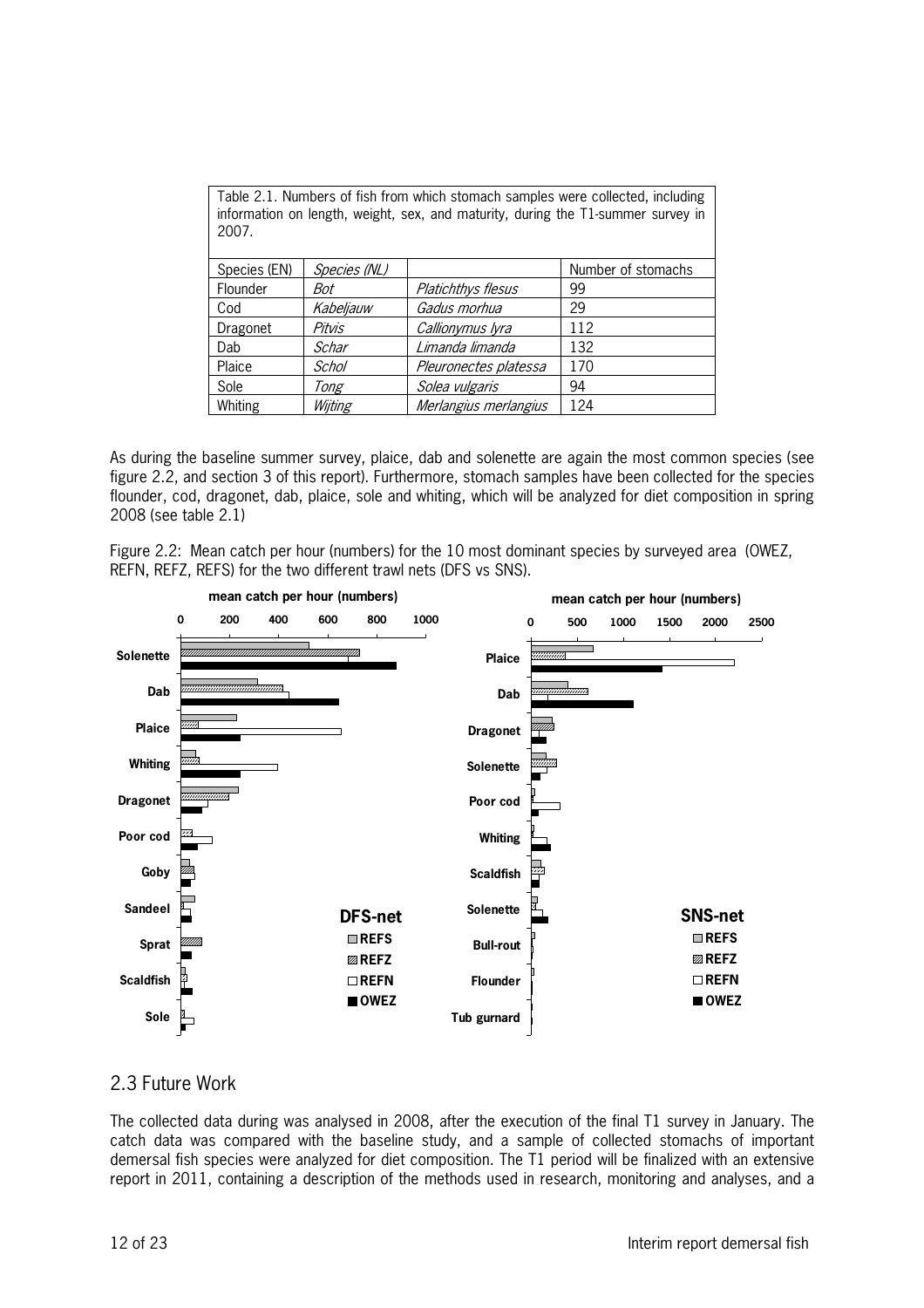description of the base line and T1 situation in sufficient detail to describe possible changes in the local demersal fish community before and after the construction of the Offshore Windfarm Egmond aan Zee. A separate section will be devoted to a description of the diet composition of the main demersal fish species, with possible relations due changes in the abundance of prey items due to the Windfarm.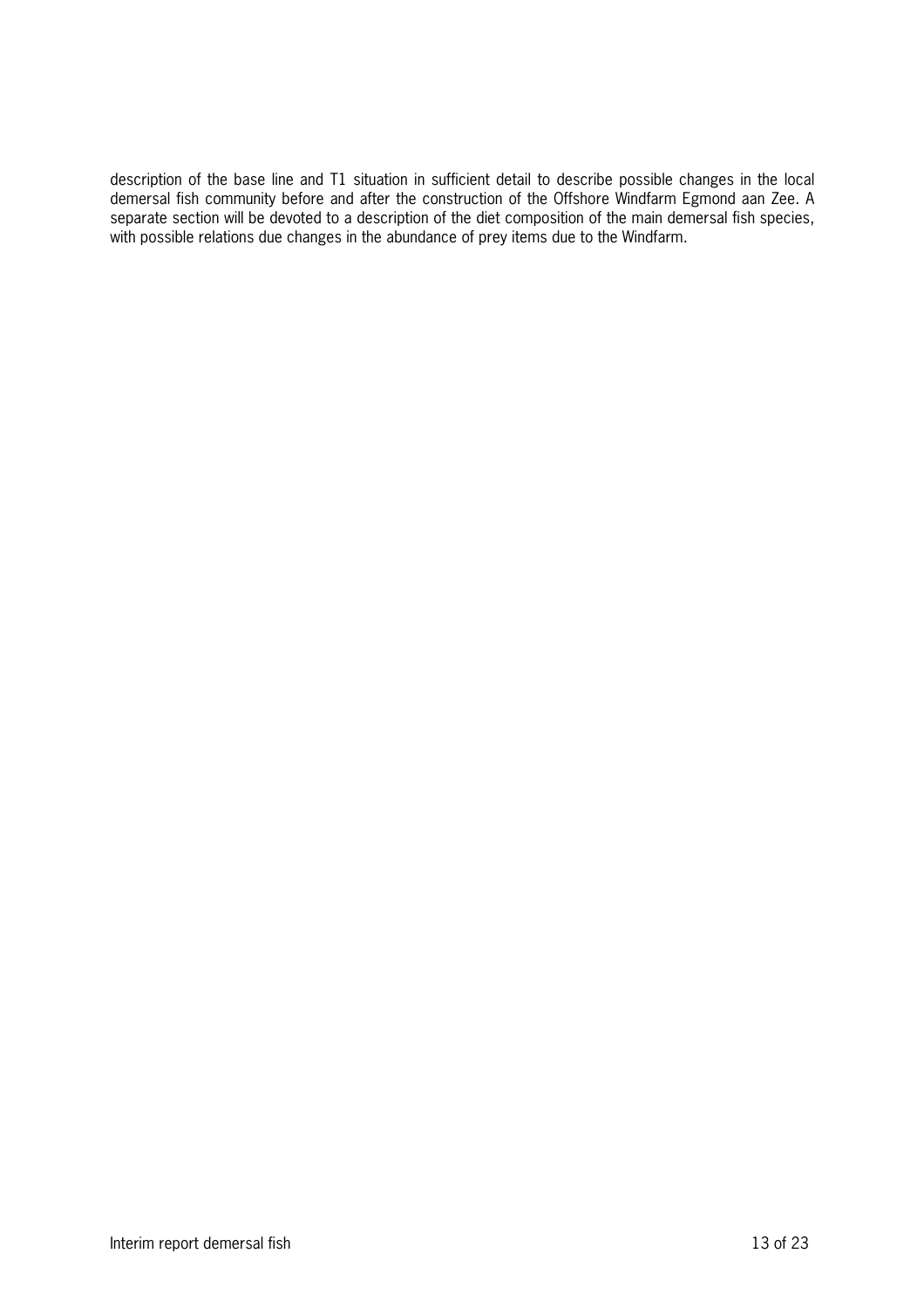# Section 3: Effects of a windfarm on the demersal fish community: preliminary results

### 3.1 Introduction

The current document presents a first comparative study of the data on the fish communities collected during the baseline (T0) before the construction of the wind farm, and during the period after the construction phase (T1). The study focuses on differences in the fish communities between areas (wind farm versus reference areas) throughout time (T0 versus T1), and includes comparisons of species richness and the abundance of the catch in total, by ecotype (habitat usage and trophic guild), and by species. A more detailed analysis of the collected data will be carried out after phase T2 in 2011, when the monitoring programme is fully completed.



Figure 3.1: One of the 6 m beam trawls used for sampling the demersal fish community. Attached is the 20 mm net. In the middle of the net the CTD device is visible. (photo: R. ter Hofstede).

#### 3.2 Materials and Methods

A description of survey methods, location and other aspects is given in section 1. In this section we limit ourselves to a description of methods specifically geared to the analysis.

|  |  |  | Table 3.1: Number of valid stations that are used in the data analysis for each survey. |
|--|--|--|-----------------------------------------------------------------------------------------|
|--|--|--|-----------------------------------------------------------------------------------------|

| Area        |              |    | TO summer TO winter T1 summer T1 winter total |    |    |
|-------------|--------------|----|-----------------------------------------------|----|----|
| <b>OWEZ</b> | 13           |    | 12                                            |    |    |
| <b>REFN</b> |              | 12 | 12                                            | 13 | 44 |
| <b>REFZ</b> |              |    |                                               |    | 32 |
| <b>REFS</b> | $\mathsf{h}$ | h  |                                               |    | 23 |
| total       |              |    |                                               |    |    |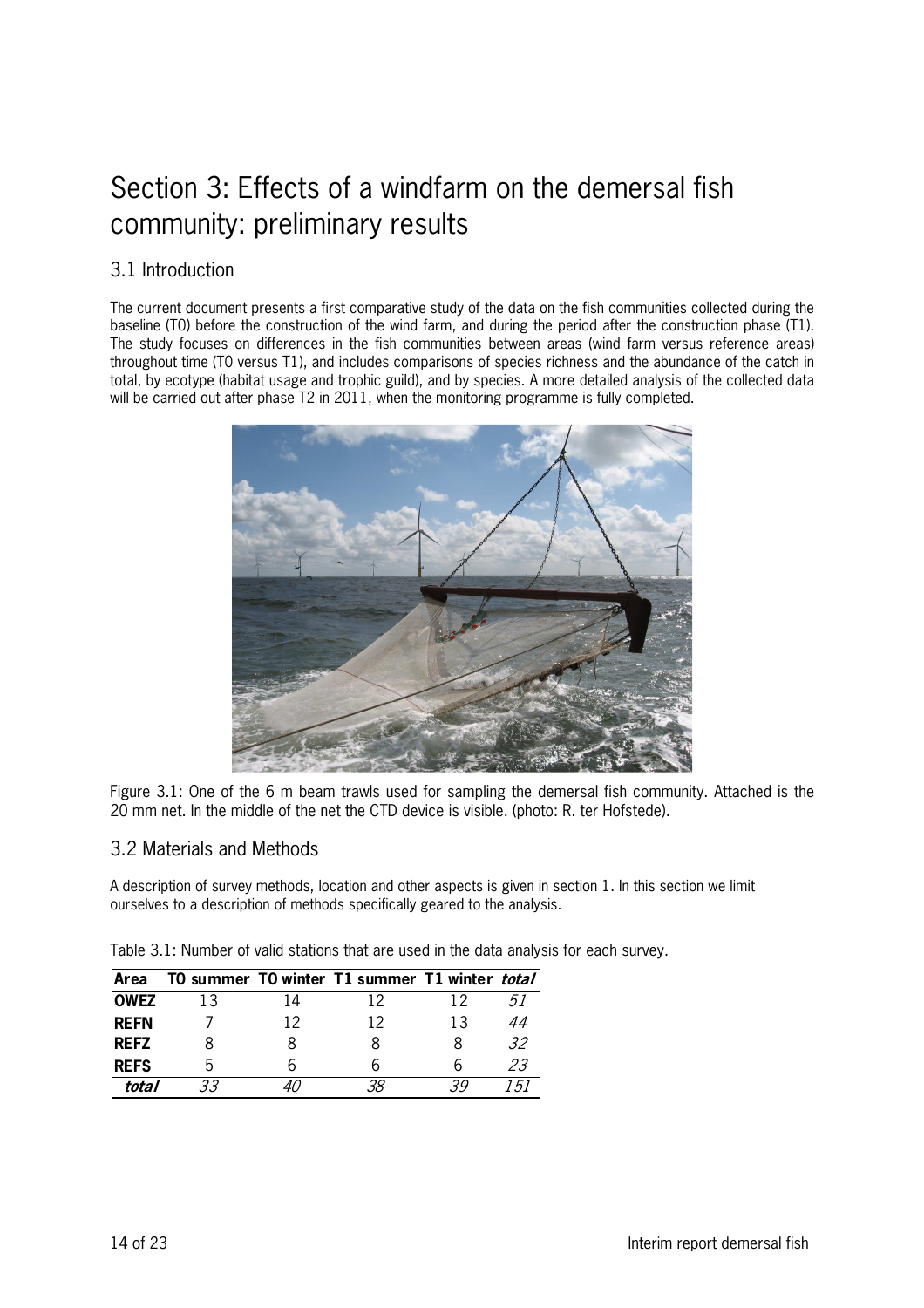Table 3.2: List in alphabetical order of fish species caught during the baseline and T1 surveys, including their habitat type and trophic guild (from Ellis et al., 2008), the parameters for their length weight relationships (weight<sub>(in gram)</sub> = a \* length<sub>(in cm)</sub><sup>b</sup>) (from IMARES database), their overall mean CPUE (in number and gram) and their maximum length caught (Lmax in cm) .

| (number) (gram)                                                                                                             | (c <sub>m</sub> ) |
|-----------------------------------------------------------------------------------------------------------------------------|-------------------|
|                                                                                                                             |                   |
| <b>AGONUS CATAPHRACTUS</b><br><b>HOOKNOSE</b><br><b>DEMERSAL</b><br><b>BENTHIVORE</b><br>0.0196 2.1639<br>18.2              | 41.1<br>20        |
| ALOSA SP.<br><b>SHAD</b><br>PELAGIC<br><b>PLANKTIVORE</b><br>0.0096 2.9810<br>0.4                                           | 48.2<br>38        |
| 0.0013 3.3200<br>AMMODYTES SP.<br><b>SAND-EEL</b><br>BENTHOPELAGIC PLANKTIVORE<br>20.0<br>253.4                             | 25                |
| 0.0098 2.9400<br>APHIA MINUTA<br><b>TRANSPARENT GOBY</b><br><b>PELAGIC</b><br><b>PLANKTIVORE</b><br>0.1                     | 5<br>0.1          |
| 0.0030 3.4023<br>ARNOGLOSSUS LATERNA<br><b>SCALDFISH</b><br><b>DEMERSAL</b><br><b>BENTHIVORE</b><br>87.8<br>1146.9          | 17                |
| 0.0015 3.1934<br>ATHERINA BOYERI<br><b>BIG-SCALE SAND-SMELT</b><br><b>PELAGIC</b><br><b>BENTHIVORE</b><br>0.1               | 0.2<br>11         |
| 0.0002 3.4420<br><b>BELONE BELONE</b><br><b>GARFISH</b><br><b>EPIPELAGIC</b><br><b>PISCIVORE</b><br>0.6                     | 55<br>41.8        |
| 0.0055 3.2670<br><b>BUGLOSSIDIUM LUTEUM</b><br><b>SOLENETTE</b><br><b>DEMERSAL</b><br><b>BENTHIVORE</b><br>378.6<br>3151.4  | 17                |
| <b>DEMERSAL</b><br>0.0162 2.5781<br>212.8<br>CALLIONYMUS LYRA<br><b>DRAGONET</b><br><b>BENTHIVORE</b><br>3282.8             | 27                |
| 0.0162 2.5781<br>CALLIONYMUS MACULATUS<br>SPOTTED DRAGONET<br><b>DEMERSAL</b><br><b>BENTHIVORE</b><br>0.1                   | 9<br>0.3          |
| CALLIONYMUS RETICULATUS<br><b>DEMERSAL</b><br><b>BENTHIVORE</b><br>0.0162 2.5781<br>5.7<br>RETICULATED DRAGONET             | 34.2<br>12        |
| 0.0108 2.9590<br>CILIATA MUSTELA<br><b>FIVE-BEARDED ROCKLING</b><br><b>DEMERSAL</b><br><b>BENTHIVORE</b><br>2.0<br>101.1    | 23                |
| CLUPEA HARENGUS<br><b>HERRING</b><br>0.0060 3.0904<br>83.6<br><b>BENTHOPELAGIC PLANKTIVORE</b><br>686.9                     | 25                |
| <b>LUMPSUCKER</b><br>BENTHOPELAGIC BENTHO-PISCIVORE 0.0587 2.9390<br>CYCLOPTERUS LUMPUS<br>0.0                              | 4<br>0.1          |
| DICENTRARCHUS LABRAX<br><b>SEA BASS</b><br>BENTHOPELAGIC PISCIVORE<br>0.0074 3.0963<br>0.1                                  | 14.7<br>23        |
| <b>DEMERSAL</b><br>BENTHO-PISCIVORE 0.0018 3.4099<br>ECHIICHTHYS VIPERA<br><b>LESSER WEEVER</b><br>31.6<br>284.4            | 18                |
| ENCHELYOPUS CIMBRIUS<br><b>FOUR-BEARDED ROCKLING</b><br>DEMERSAL<br><b>BENTHIVORE</b><br>0.0035 3.1062<br>0.1               | 0.4<br>12         |
| SNAKE PIPEFISH<br><b>PELAGIC</b><br><b>PLANKTIVORE</b><br>0.0001 3.5270<br>ENTELURUS AEQUORAEUS<br>0.2                      | 2.9<br>39         |
| EUTRIGLA GURNARDUS<br><b>GREY GURNARD</b><br><b>DEMERSAL</b><br><b>BENTHIVORE</b><br>0.0062 3.1003<br>0.3                   | 11.2<br>21        |
| 0.0049 3.1966<br>GADUS MORHUA<br>COD<br><b>DEMERSAL</b><br><b>PISCIVORE</b><br>52.4<br>4517.8                               | 67                |
| 0.0013 3.3200<br><b>HYPEROPLUS LANCEOLATUS</b><br><b>GREATER SAND-EEL</b><br><b>BENTHOPELAGIC PISCIVORE</b><br>2.6<br>103.3 | 32                |
| DAB<br><b>DEMERSAL</b><br><b>BENTHIVORE</b><br>0.0074 3.1128<br>942.8 20592.1<br>LIMANDA LIMANDA                            | 31                |
| 0.0587 2.9390<br><b>LIPARIS LIPARIS</b><br><b>SEA-SNAIL</b><br><b>DEMERSAL</b><br><b>BENTHIVORE</b><br>4.8                  | 16<br>75.5        |
| <b>MERLANGIUS MERLANGUS</b><br><b>WHITING</b><br><b>DEMERSAL</b><br><b>PISCIVORE</b><br>0.0042 3.0565<br>927.5 31713.1      | 35                |
| 0.0255 2.7643<br><b>MICROSTOMUS KITT</b><br><b>LEMON SOLE</b><br><b>DEMERSAL</b><br><b>BENTHIVORE</b><br>2.4<br>137.0       | 20                |
| 0.0047 3.3088<br><b>MULLUS SURMULETUS</b><br>STRIPED RED MULLET<br>DEMERSAL<br><b>BENTHIVORE</b><br>1.9                     | 24<br>90.2        |
| 0.0049 2.9269<br><b>MUSTELUS ASTERIAS</b><br>STARRY SMOOTHHOUND<br><b>DEMERSAL</b><br>CARCINOPHAGE<br>0.0                   | 3.0<br>31         |
| BENTHO-PISCIVORE 0.0126 3.1235<br>MYOXOCEPHALUS SCORPIUS<br><b>BULL-ROUT</b><br><b>DEMERSAL</b><br>15.1<br>1318.8           | 28                |
| OSMERUS EPERLANUS<br><b>SMELT</b><br><b>PELAGIC</b><br>0.0053 3.0319<br>0.1<br><b>BENTHIVORE</b>                            | 9<br>0.2          |
| <b>FLOUNDER</b><br>0.0087 3.0978<br>PLATICHTHYS FLESUS<br><b>DEMERSAL</b><br><b>BENTHIVORE</b><br>10.2<br>3078.1            | 43                |
| PLEURONECTES PLATESSA<br><b>PLAICE</b><br><b>BENTHIVORE</b><br>0.0082 3.0260<br>707.6 17080.5<br><b>DEMERSAL</b>            | 45                |
| <b>GOBY</b><br>0.0098 2.9400<br>362.0<br>POMATOSCHISTUS SP.<br><b>DEMERSAL</b><br><b>BENTHIVORE</b><br>555.7                | 9                 |
| PSETTA MAXIMA<br><b>TURBOT</b><br><b>DEMERSAL</b><br>0.0044 3.3862<br><b>PISCIVORE</b><br>0.8<br>181.8                      | 44                |
| <b>THORNBACK RAY</b><br>BENTHO-PISCIVORE 0.0187 3.0062<br>RAJA CLAVATA<br><b>DEMERSAL</b><br>0.0                            | 1.4<br>14         |
| <b>SCOMBER SCOMBRUS</b><br><b>MACKEREL</b><br><b>PELAGIC</b><br><b>PISCIVORE</b><br>0.0030 3.2900<br>0.1                    | 18.0<br>29        |
| 0.0055 3.3047<br>SCOPHTHALMUS RHOMBUS<br><b>BRILL</b><br><b>DEMERSAL</b><br><b>PISCIVORE</b><br>1.2<br>242.8                | 42                |
| 0.0036 3.3133<br>SOLEA VULGARIS<br><b>SOLE</b><br><b>DEMERSAL</b><br><b>BENTHIVORE</b><br>63.7<br>6053.0                    | 41                |
| <b>SPRAT</b><br>SPRATTUS SPRATTUS<br>PELAGIC<br>0.0021 3.4746<br>142.1<br><b>PLANKTIVORE</b><br>539.2                       | 14                |
| SYNGNATHUS SP.<br>PIPEFISH<br><b>DEMERSAL</b><br>0.0001 3.5270<br>3.0<br><b>PLANKTIVORE</b>                                 | 7.3<br>38         |
| TAURULUS BUBALIS<br><b>SEA SCORPION</b><br><b>DEMERSAL</b><br><b>BENTHIVORE</b><br>0.0154 3.0000<br>0.2                     | 4.2<br>14         |
| TRACHURUS TRACHURUS<br>HORSE MACKEREL<br>PELAGIC<br><b>PISCIVORE</b><br>0.0034 3.2943<br>1.4<br>144.6                       | 30                |
| 0.0080 3.0610<br>TRIGLA LUCERNA<br><b>TUB GURNARD</b><br><b>DEMERSAL</b><br><b>BENTHIVORE</b><br>7.3<br>637.8               | 35                |
| TRISOPTERUS LUSCUS<br>BIB<br><b>DEMERSAL</b><br>0.0038 3.3665<br>2.9<br><b>BENTHIVORE</b><br>194.3                          | 23                |
| POOR COD<br>0.0092 3.0265<br>TRISOPTERUS MINUTUS<br><b>DEMERSAL</b><br><b>BENTHIVORE</b><br>48.5<br>515.2                   | 16                |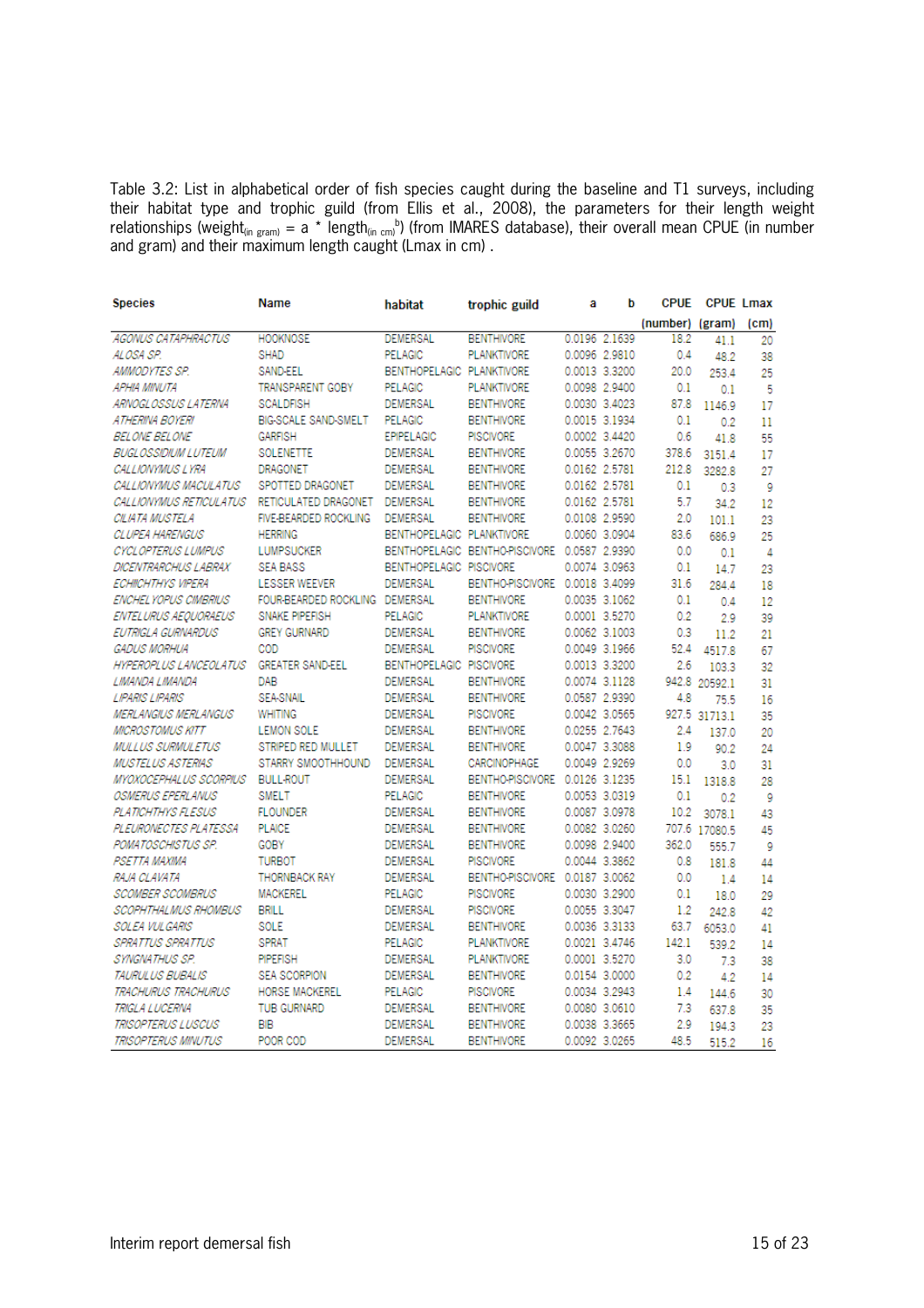#### 3.2.1 Data processing

#### 3.2.1.1 Data selection

Only stations for which both hauls (with 20 mm and 40 mm net) were valid are used in the analysis. Information on the number of stations used per survey is given in Table 3.1. The purpose of the study is to analyse changes in the demersal fish community before and after the construction of the wind farm, and it is not the intention to compare differences in catchability of the two gear types. Therefore, before analysis of the data the catches of the two gears have been combined and each station is considered as a single sample. In addition, combining the two gear types into one sample has the advantage over treating them separately, that each sample covers a broader range of species types and length distributions.

During the T1 winter survey, at one station in the wind farm area an exceptionally large catch of over 300 times the average in the same survey and area was taken, which was composed of mainly juvenile whiting and cod. It is clearly stated that this large catch has been recorded, but to avoid distortion of the results due to this one outlier, the station was not used in the further analysis of the data.

#### 3.2.1.2 Data analyses

The data were explored to compare differences in catches between the wind farm area and reference areas, and to find changes in catches before and after the construction of the wind farm. Comparisons between the summer en winter surveys are were performed separately, since it is known that the fish community along the Dutch coast varies between seasons. Unless stated otherwise, the catch was expressed as Catch Per Unit Effort (CPUE), defined as the number of individuals per hour fished. In case the catch was given in biomass, the weight was estimated by using the lengthweight relationships in table 3.2 hand defined as the weight per hour fished.

#### Species richness

The total number of species caught during both periods (T0 and T1) in each of the four areas was compared, for both seasons separately (summer/winter). Also, the number of species per haul was calculated after which the average number of species and the standard error of the mean per period for each area were calculated.

#### Catch Per Unit Effort (CPUE)

The mean CPUE and standard error were calculated per area and period, for all species combined as well as per species, by first calculating the catch (in numbers per hour) per haul, then by averaging it per survey.

#### Relative abundance by ecological group

In order to achieve a general idea of the effect of the wind farm on the composition of the local fish community, species were grouped into two types of ecological groups: habitat type and trophic guild, following Ellis et al. (2007). Table 3.2 shows the ecological groups for all fish species caught.

In terms of *usage of habitat*, four categories were defined: 'pelagic' (living in the open water column), 'epipelagic' (living in the open water column near the surface), 'benthopelagic' (living in the open water column near the bottom), and 'demersal' (dwelling at or near the bottom).

Using the feeding behaviour and foraging strategy as grouping factor, the fish species were categorised into five types of *trophic guilds*: 'piscivores' (i.e. those species for which the adults predate primarily on fish (and cephalopods), 'plankto-piscivores' (species which predate on a variety of larger zooplankton and fish), 'planktivores' (predating primarily on zooplanktonic organisms), 'benthopiscivores' (species predating on a variety of larger epifaunal invertebrates and fishes) or 'benthivores' (species predating primarily on benthic and epibenthic invertebrates).

The relative abundance for each ecological group within the catch was determined by comparing the mean CPUE for each group per area and period.

#### 3.2.1.3 Statistical analyses

The variation between areas and period was investigated by using analysis of variance (ANOVA). This analysis investigates factors that cause variation in the CPUE. The analyses were performed for both seasons separately.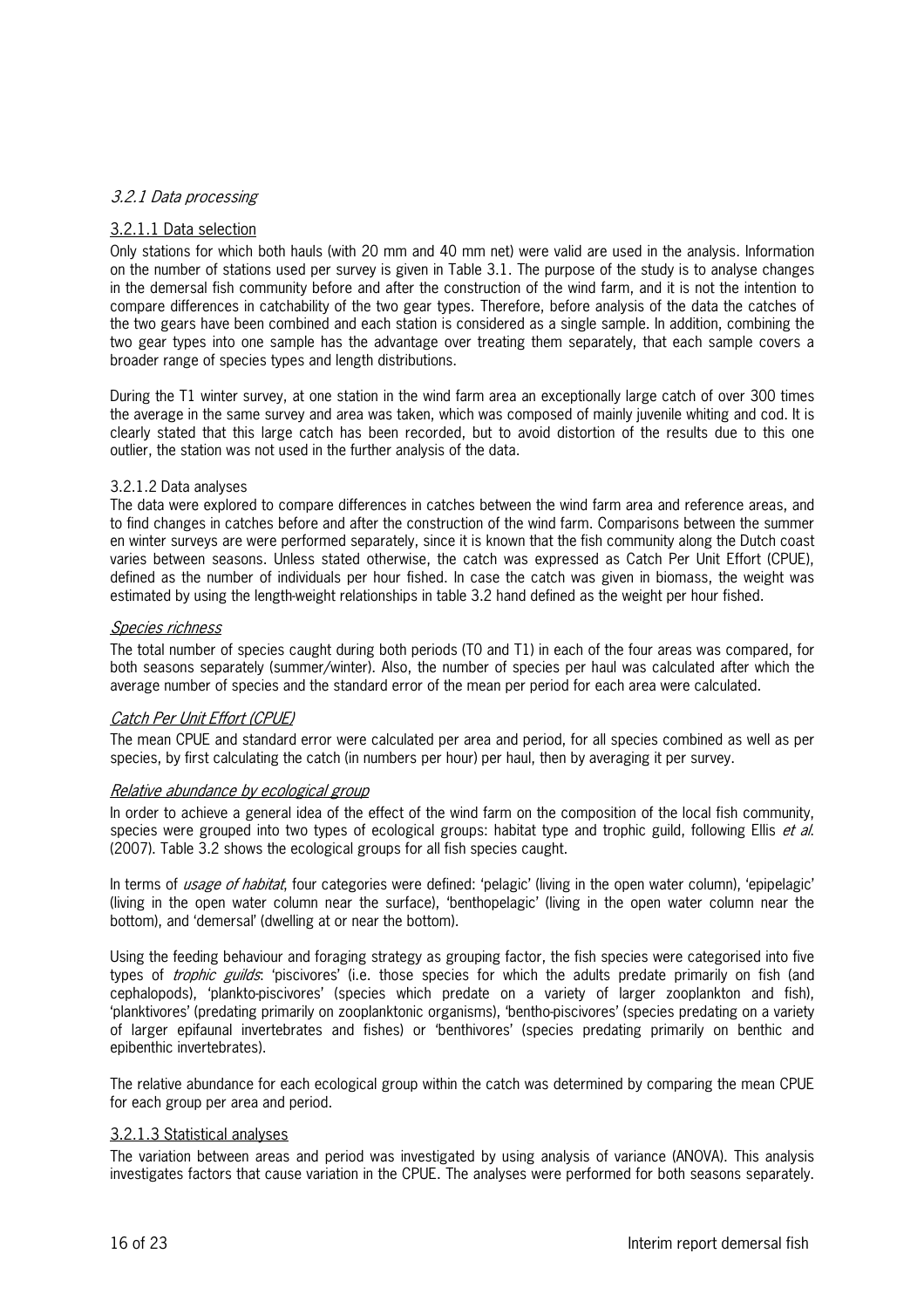Log-transformed data were used in order to obtain or as good as approach normally distributed values, which is a basic assumption in this type of analysis. The normality of the distribution was tested using a ShapiroWilk test.

To test the effect of area (OWEZ, reference areas) and period (T0, T1) on the CPUE, a linear model was used:

#### Log(DataType) ~ Area<sub>i</sub> + Period<sub>i</sub>,

where *DataType* is 'mean Species Richness (number of species caught per haul)', 'mean CPUE (total number of fish caught per haul)', 'mean CPUE per species', 'mean CPUE by habitat type', or 'mean CPUE by trophic guild type', Area is one of the four areas (i=4) and Period is the survey period (TO and T1, j=2). In fact, the model estimates average CPUE and the variation for each combination of Area and Period. The averages from the combinations are compared, and it is tested if they differ statistically with a LSmeans procedure (in which catch estimates are compared pair wise), using a Tukey correction to adjust for multiple comparisons.

#### 3.2.2 Comparison with routine survey

In order to be able to judge whether the observations during the T0 and T1 surveys are in accordance with the fish community in the broader Dutch coastal area, the results were compared with data from the Demersal Fish Survey (DFS). The DFS is a routinely beam trawl survey that is annually executed in the  $3<sup>rd</sup>$  quarter (summer) since 1970. The design of the DFS survey is comparable to the wind farm survey, since it served as the basis of the design of the wind farm survey. The DFS data that are used for the comparison were collected in the coastal area of North and SouthHolland during the summer in corresponding years (2003 and 2007). More information on these surveys can be found in van Damme et al. (2005).

#### 3.3 Results

#### 3.3.1 Species richness

Figure 3.3 shows an increase of the total number of species caught when comparing catches before and after the construction of the wind farm, both during the summer and winter.

When comparing the average of the catches at a haul level (see Figure 3.4), during the summer season the mean number of species has increased significantly (p<0.0001) but no differences were found among the four study areas ( $p=0.7792$ ). On the contrary no significant change was found ( $p=0.6188$ ) in the winter season between the two sampling periods, but catches in areas OWEZ and REFN were significantly (p=0.0487) different from those in REFZ.



Figure 3.3: Total number of species caught during T0 (grey) and T1 (white) in each of the four areas, during summer (left) and winter (right).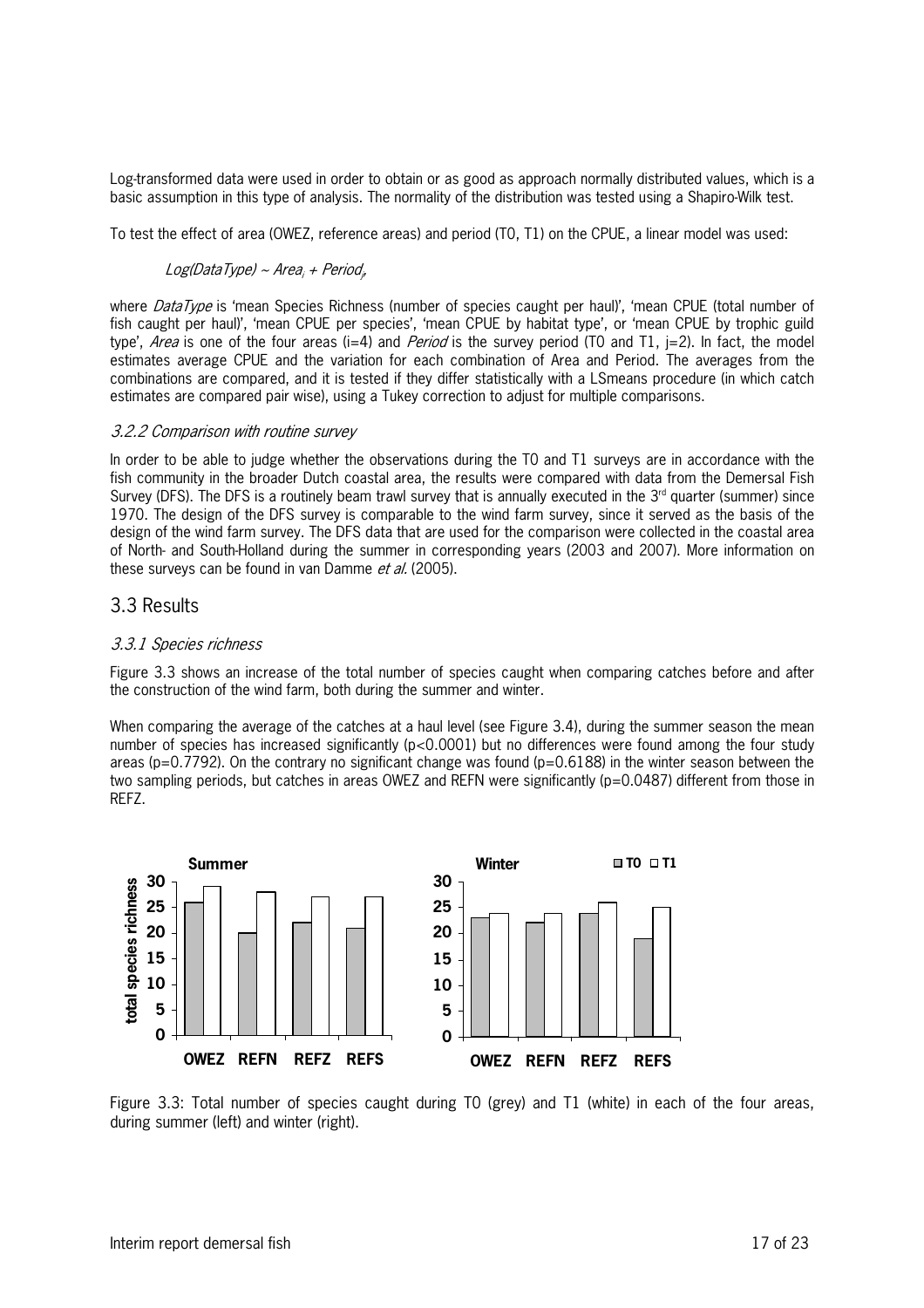

Figure 3.4: Mean  $+/-$  s.e. number of species caught per haul during TO (grey) and T1 (white) in each of the four areas, during summer (left) and winter (right).

#### 3.3.2 Catch Per Unit Effort (CPUE)

#### 3.3.2.1 CPUE of total catch

The mean Catch Per Unit Effort (CPUE) of all fish caught during a haul (in numbers) has significantly increased  $(p=0.0002)$  after the construction of the wind farm during the summer (see Figure 3.), but no change was detected during the winter (p=0.1048). However, no difference between the wind farm and the reference areas was found during the summer ( $p=0.1905$ ). During the winter surveys, catches within the wind farm were significantly different from the reference areas ( $p=0.0462$ ), which can be attributed mainly to the high catches in reference areas REFN and REFZ during the T1 survey.



Figure 3.5: Mean +/ s.e. Catch Per Unit Effort (CPUE) (total number per hour of fish caught per haul) during T0 (grey) and T1 (white) in each of the four areas, during summer (left) and winter (right).

#### 3.3.2.2 Relative abundance by ecotype

The catches clearly consisted mainly of demersal fish species both during the summer surveys (p<0.0001) and winter surveys (p<0.0001) (see Figure 3.6). During the summer the composition of species by habitat type was equal amongst the different areas ( $p=0.5122$ ), but during the winter the catch composition in all three reference areas (especially REFZ) differed significantly ( $p=0.0003$ ) from the wind farm area (OWEZ), due to a higher relative abundance of the (bentho)pelagic species herring and sprat.

Although this relative higher abundance of these planktivorous herring and sprat in the reference areas during the winter can also be seen in the data when comparing the catches by trophic guild (see Figure 3.), the difference in catches by trophic guild between the areas is not significant  $(p=0.5097)$ . From the same figure, one can conclude that during the wintertime much more piscivorous fish (mainly cod and whiting) are caught than during the summertime, when catches are dominated by benthivorous fish such as dragonets, gobies, dab, plaice and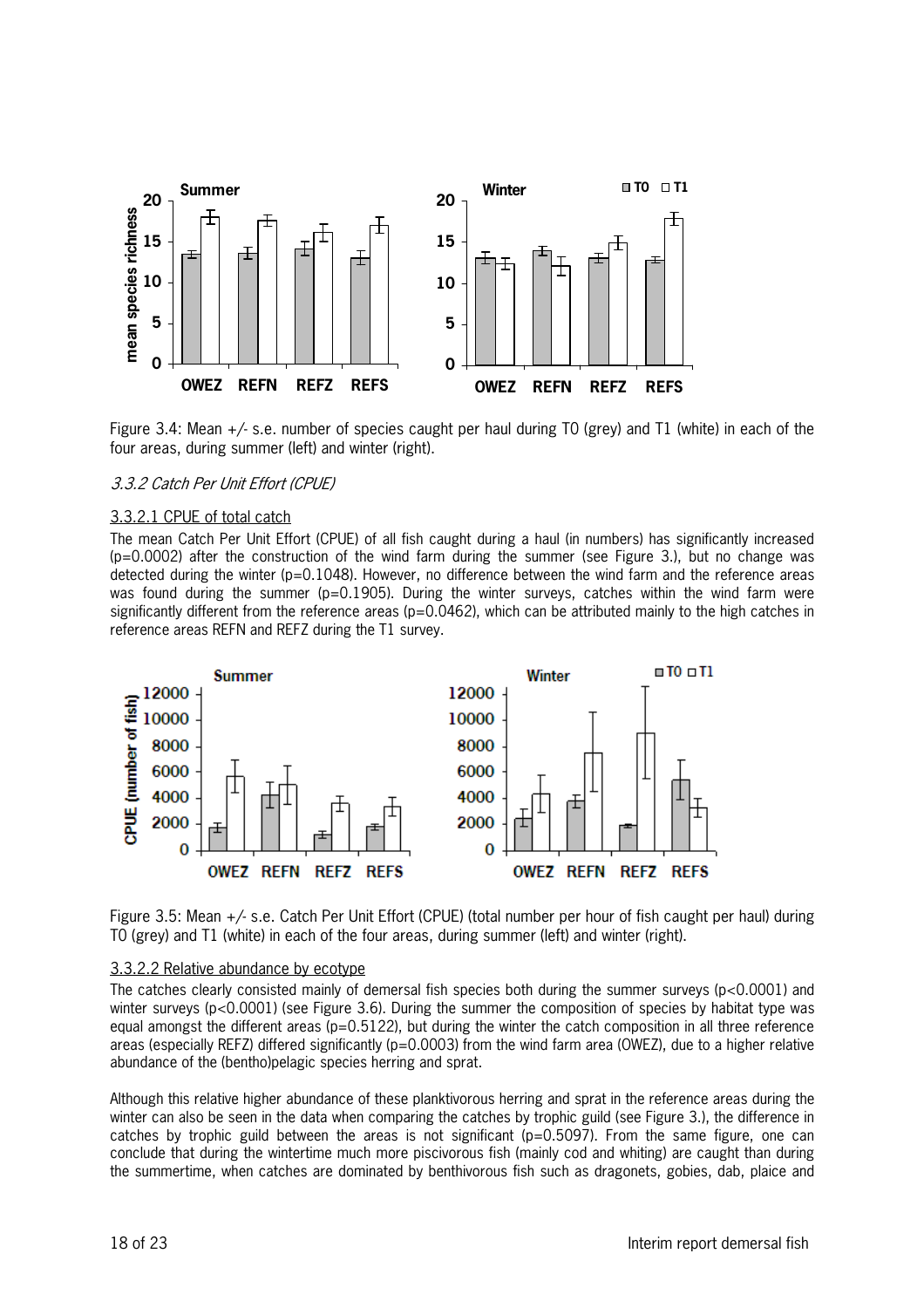solenette. For both seasons applies that the catch composition has changed significantly (summer: p<0.0001; winter: p=0.0006), but the change did not vary amongst areas (summer: p=0.1361; winter: p=0.5097).



Figure 3.6: Relative abundance of the mean Catch Per Unit Effort (CPUE) (number of fish) of catches divided into habitat type during T0 (grey) and T1 (white) in each of the four areas, during summer (left) and winter (right).



Figure 3.7: Relative abundance of the mean Catch Per Unit Effort (CPUE) (number of fish) of catches divided into trophic guild type during T0 (grey) and T1 (white) in each of the four areas, during summer (left) and winter (right).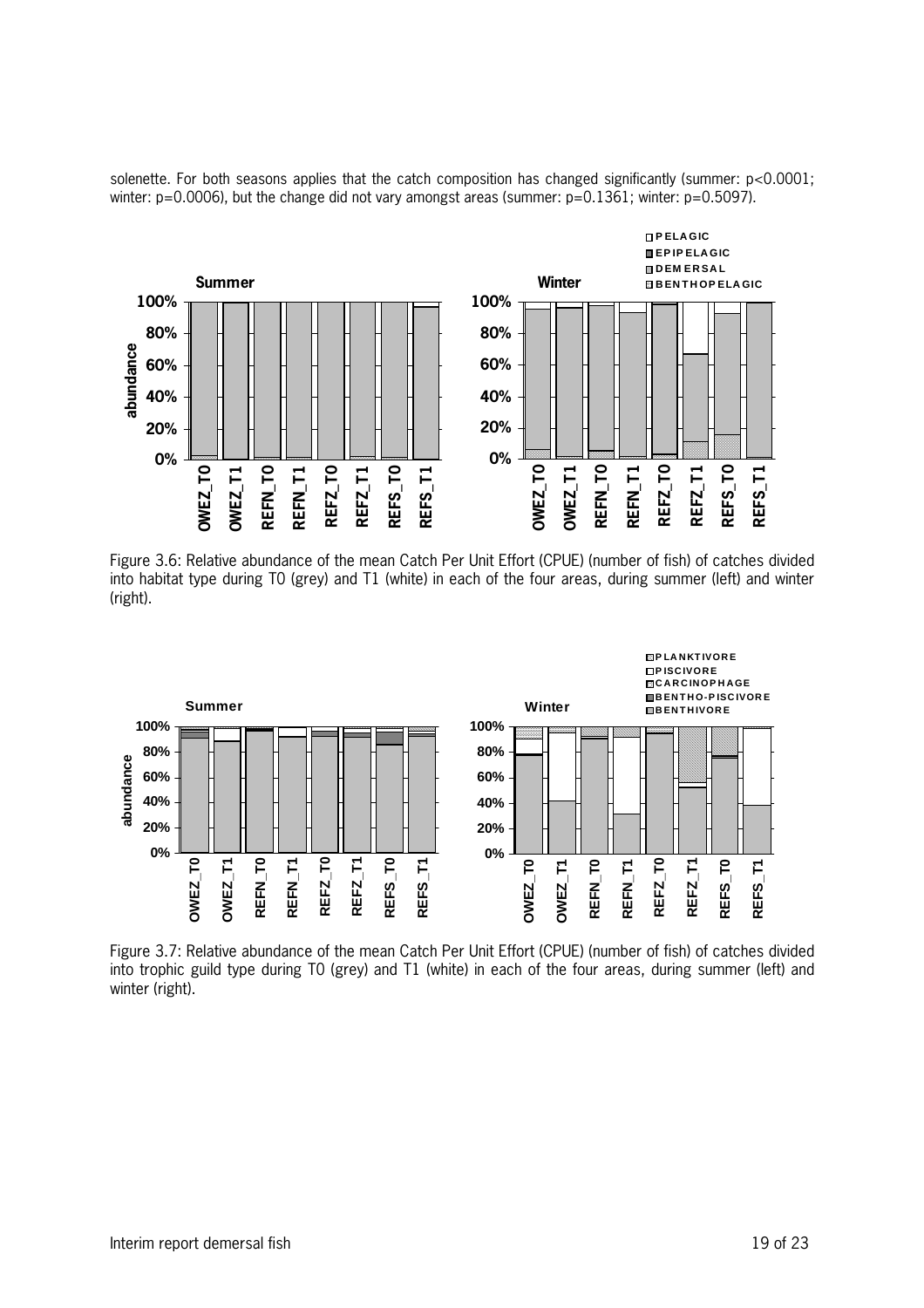#### 3.3.2.3 Change in CPUE by species in the wind farm area

When looking at the difference in the CPUE by species between T0 and T1 within the wind farm area, in general an increase in CPUE can be found for the greater part of the species (see Figure 3.7). Such would be expected, since the overall CPUE was higher in the wind farm area during T1 as well, as shown in section3.3.2.1 and Figure 3..

During the summer, a significant increase was found for bull-rout (p=0.0030), dab (p=0.0435), plaice  $(p=0.0056)$ , solenette (p=0.0309), sole (p=0.0034), whiting (p<0.0001), and striped red mullet (p=0.0427). However, the CPUE of the first four species was also significantly higher in one or more of the reference areas during T1. The catch of the latter three species sole, whiting and striped red mullet only increased significantly in the wind farm area, and not in the reference areas. A decrease in CPUE during the summer was found for lesser weever (p=0.0373), which was significant in the wind farm area and not significant in the reference areas.

During the winter, a significant increase in CPUE in the wind farm area during T1 was found for cod (p=0.0130), whiting (p=0.0098), solenette (p=0.0060), sole (p=0.0004), and scaldfish (p<0.0001), but the increase was also significant in one ore more of the reference areas. The catch of plaice ( $p=0.0055$ ), goby ( $p<0.0001$ ), and lesser weever (p=0.0195) significantly decreased in the wind farm area, but for plaice and sole this also occurred significantly in (most of) the reference areas.



Figure 3.8: Change in mean Catch Per Unit Effort (CPUE) (number of fish per hour) per species between T0 and T1 in the Offshore Wind farm Egmond aan Zee area (OWEZ) during summer (left) and winter (right). In grey the factor of change (factor = CPUE<sub>T1</sub> / CPUE<sub>T0</sub>; positive is increase, negative is decrease), striped bars show a significant change (p<0.05). White bars indicate species that are 'new' (caught in T1, absent in T0), black bars indicate species that are 'gone' (absent in T1, caught in T0).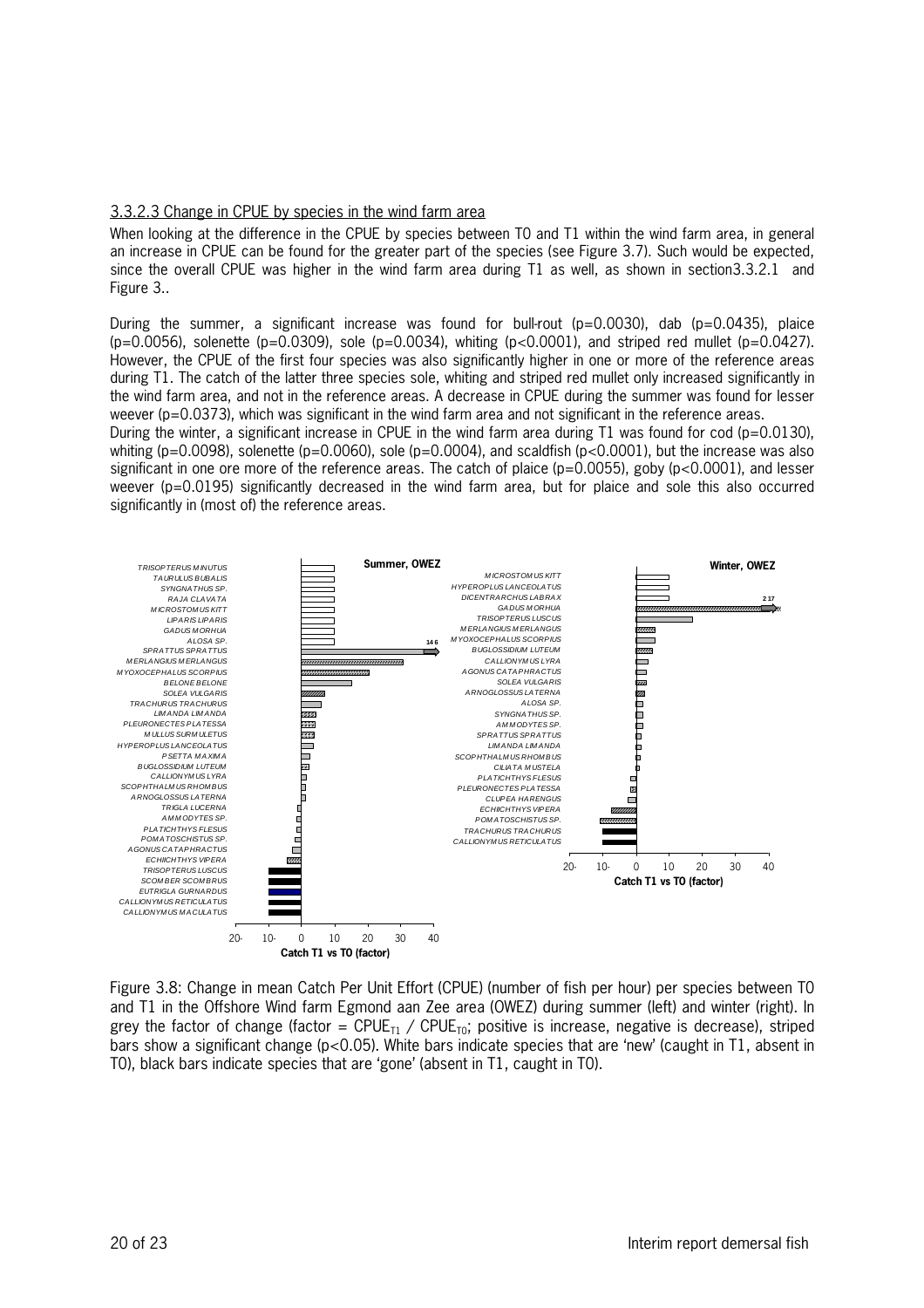### 3.4 Discussion and conclusions

In this study, effects of the construction of a wind farm on the local fish community were studied. The baseline study (T0) showed large variations in catches (Tien et al., 2004), and the same accounts for the surveys after the construction of the wind farm. This is illustrated most clearly by the exceptional large catch of over 300 times the average during the T1 winter survey, which was consequently excluded from the analysis of the data in order to avoid distortion of the results.

The remaining data were tested on differences in catches between the wind farm area and reference areas, and explored for changes in catch before and after the construction of the wind farm.

Looking at species richness, the *total* number of species caught was significantly higher during the T1 survey than during the baseline, both in summer and winter. During the summer also the *mean* species richness increased significantly. However, since this rise in both total and mean richness was consistent in all areas, it is unlikely to be caused by the construction of the wind farm. For verification, data from a routine survey (DFS) in the Dutch coastal area during the same season (summer) and years (2003, 2007) were studied, and these data do not show an increase in species richness (neither total, nor mean).

During the winter period on the contrary, the mean species richness did vary significantly between the wind farm area and the reference areas, but no significant differences were found before and after the construction of the wind farm.

The mean Catch Per Unit Effort (CPUE) of all fish combined was significantly higher after the construction of the wind farm in all areas during the summer, but since no difference between the wind farm and the reference areas was found, increase in catch could not be attributed to the construction of the wind farm. During the winter survey, catches within the wind farm were significantly different from those in the reference areas. However, the mean total catch was not significantly different when comparing T0 with T1, so the construction of the wind farm did not have an apparent effect on the total catch of fish.

When studying the catches in the light of habitat preference of fish, it becomes clear that during both seasons the catches were dominated by demersal species. This is in full accordance with the expectations, since the surveys were carried out in a shallow coastal area where one may expect a fish community to be dominated by bottom dwelling species, and just as important since sampling was carried out with a gear that is designed to target demersal fish. Same as with the total catches of all fish combined, no clear relation between the catch categorised by habitat type and the construction of the wind farm was found.

When splitting up the catch into CPUE by trophic guild, it was found that during the summer the catches were dominated by benthivores, species that primarily predate on (epi)benthic invertebrates. In the winter, the catches during T0 consisted also mainly of benthivorous fish, but the catch composition changed significantly into much more piscivorous fish during T1. This change however occurred rather consistent over all areas and therefore the cause could not directly be attributed to the construction of the wind farm.

Overall, when comparing the CPUEs between the different areas before and after the construction of the wind farm at the level of total catch or categorised by ecotype (habitat usage or trophic guild), no relationships have been found between the construction of the wind farm and the local fish community.

Only when studying the fish community in more detail at a species level, effects of the wind farm area were found. The CPUE of certain species had significantly increased or decreased in the wind farm area after the construction, while it had not in the reference areas. Such a significant increase in mean CPUE in the wind farm area exclusively was found for sole, whiting and striped red mullet during the summer, whereas a significant decrease was found for lesser weever, both during the summer and the winter.

A clear explanation why these species have increased or decreased in the wind farm area can so far not be given. The three species that have increased have in common that they are demersal fish feeding partly on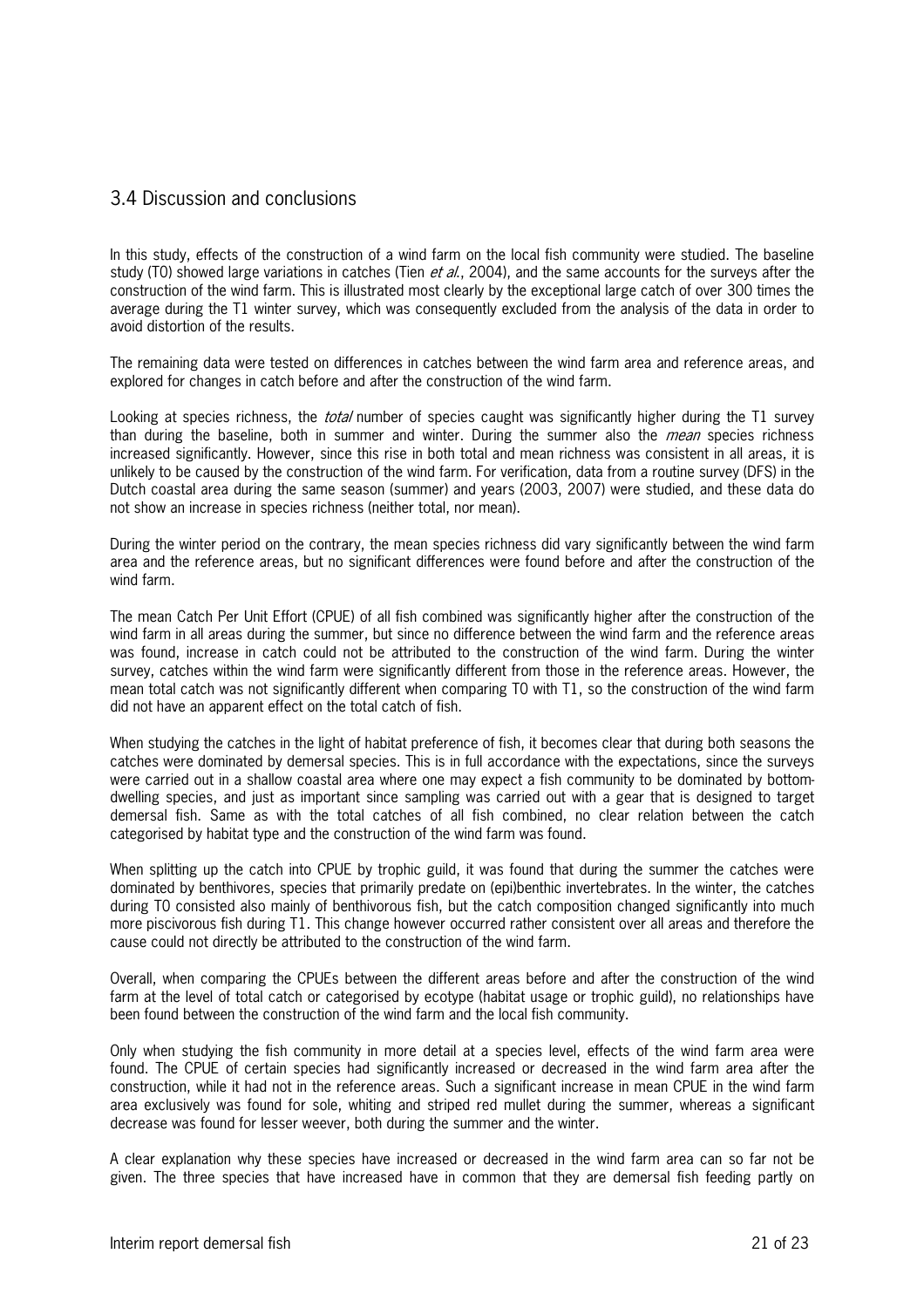polychaetes, molluscs, and crustaceans, and have a preference for muddy and sandy bottoms. But on the other hand, the same applies for the decreasing species lesser weever. This latter species rests on the bottom, often even buried with only its eyes exposed so it is not unlikely that disturbance due to construction work of a wind farm chases the species away from the area. But than again, the species sole displays similar behaviour and would have the same discomfort, but has significantly increased in abundance.

Still, these findings indicate an effect of the wind farm on the fish community at a species level. Whether the effect can be attributed to the construction work itself or to the physical presence of the wind farm, needs further investigations and may be clarified after the T2 survey in 2011, when the full monitoring programme has finalised. In the final report, comparison of T0 with T1 and T2 data will reveal whether fish community abundance and diversity has changed significantly within the windfarm when compared to the control areas. Results from other studies on fish residence time (tagging) and fish behaviour (telemetry) (report in early 2010) will give an indication of fish residence times and mortality in the windfarm, allowing for an estimate of the population effects of the OWEZ windfarm. However, it will still be unclear as to how an accumulation of windfarms in the north sea will affect fish. For this an integrative approach incorporating data and models of the dynamics of fish and benthos as well as fishers is to be recommended, but is currently beyond the scope of this project.

## 4. References

- Binnendijk, E. (2006) Dieet van 11 demersale vissoorten in de Nederlandse Voordelta. IMARES report 06.007. 105 pp.
- Damme, C. van, H. Heessen, L. Bolle, I. de Boois, B. Couperus, W. Dekker, M. Dickey-Collas, G. Eltink, R. Grift, M.Pastoors, G. Piet, J. Poos, L. Schaap, H. Wiegerinck, J. van Willigen & S. Ybema. 2005. Handboek bestandsopnamen en routinematige bemonsteringen op het water, Versie 3. Intern CVOrapport, CVO 03.011. 236 pp.
- Ellis, J.R., G.H. Engelhard, J. K. Pinnegar. 2007. Ecotypes of the North Sea fishes. RECLAIM document.
- Grift, R.E. (2001) RIVO jaarrapportage zoute wateren 2000. Monitoring van vis en visserij in de Noordzee en het Nederlands kustgebied. RIVO report no. C085/01.

Grift, R.E., N. Tien (2003) Strategy of Approach Demersal Fish Fauna. RIKZ report 9M9237.01. 16 pp. Hofstede, R. ter, R. Hille Ris Lambers. 2006. Strategy of Approach MEP-NSW: Demersal Fish Fauna T1-T2. IMARES report.

- Hofstede, R. ter. 2007. Reisverslag MEP-OWEZ T1-demersaal juni 2007. IMARES Nota 07/IMA0194/RtH.
- Hofstede, R. ter. 2008. Reisverslag MEP-OWEZ T1-demersaal januari 2008. IMARES Nota 08/IMA0290/RtH.
- Hofstede, R. ter, R. Hille Ris Lambers. 2006. Strategy of Approach MEP-NSW: Demersal Fish Fauna T1-T2. IMARES report.

Tien, N., I. Tulp, R.E. Grift. 2004. Baseline studies wind farm for demersal fish. RIKZ-report 9M9237. 37pp.